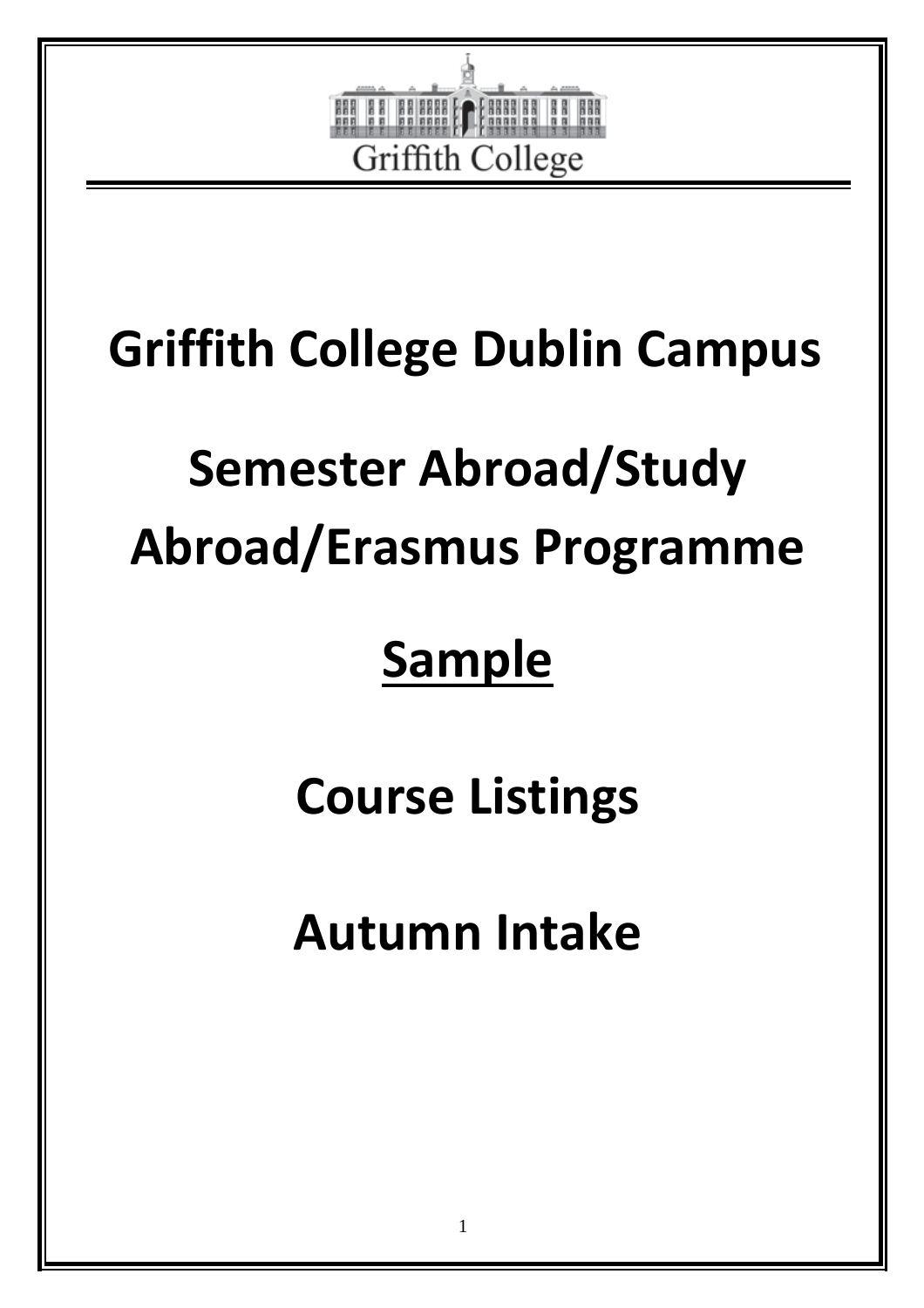

## **Course Listings**

## **Introduction**

Dear Students, International Coordinators and Partners,

Hello from Griffith College!

Thank you for considering Griffith College for your Study Abroad/Semester Abroad/Erasmus Programme students.

This document provides you with the confirmed Course Listings for September in Griffith College Dublin campus. It also provides information on how your students can select and confirm their subject choices for the coming semester.

I look forward to seeing your students on campus very soon, and in the meantime if you have any further questions, please feel free to contact me at: studyabroad@griffith.ie

Best regards,

 Study abroad Coordinator International Office

Griffith College Dublin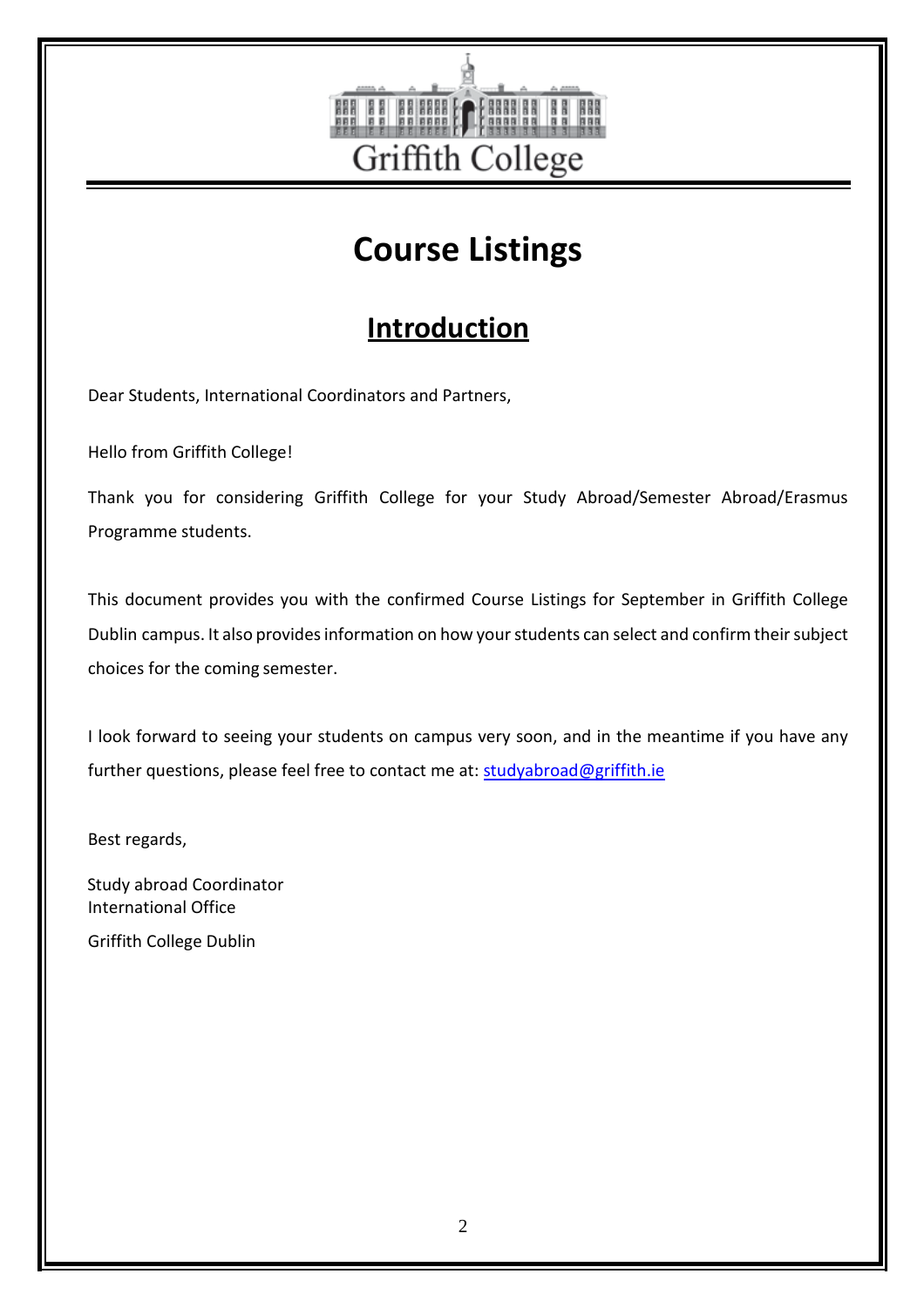

## **Contents**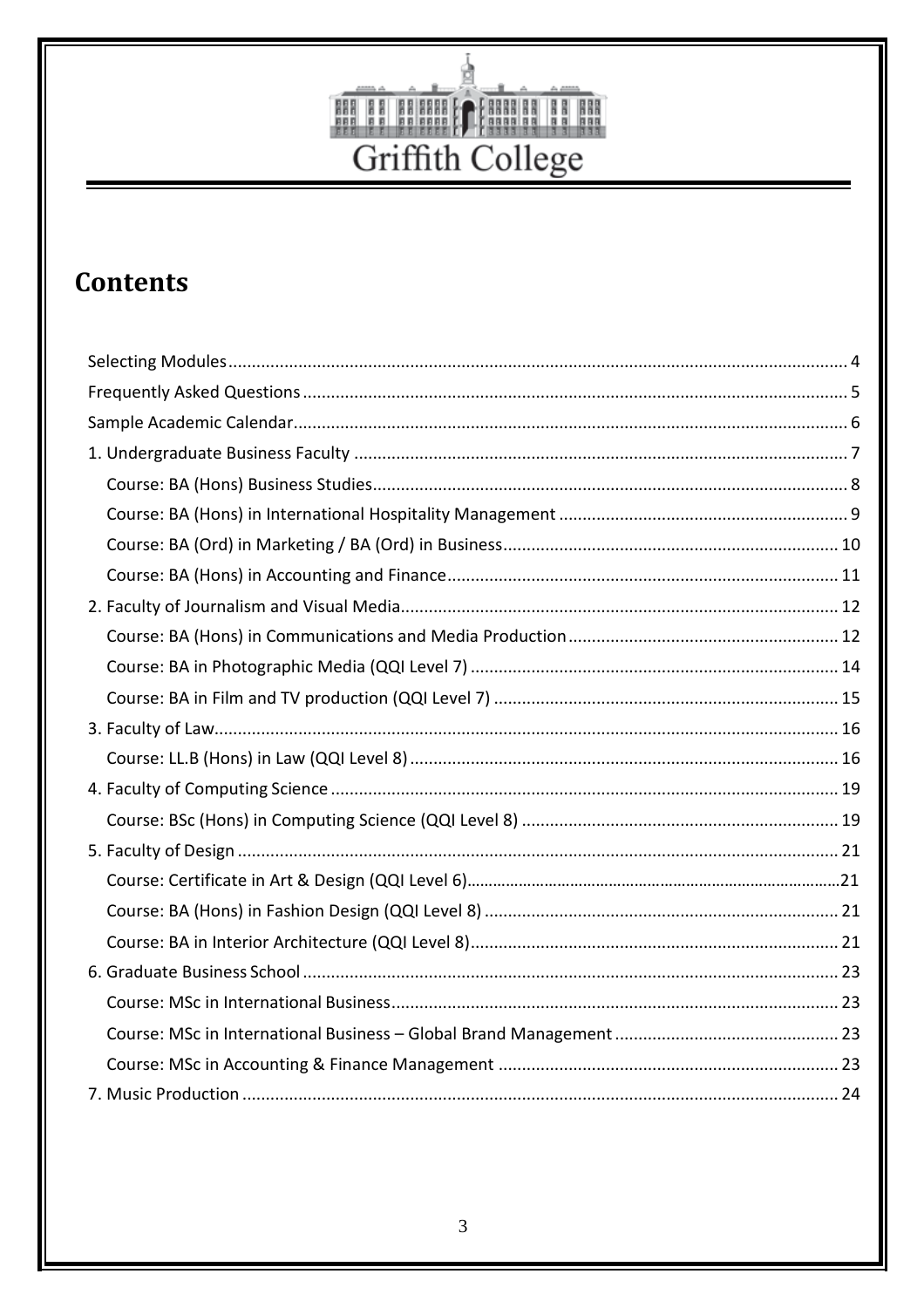

## **Selecting Modules**

**Note:** The word *module* is how we refer to a *subject* or *course* in Ireland.

#### **When and how can students choose modules?**

Students will select their modules on arrival. They will receive an **Academic Study Form** at their **International Information Session** in **October**. The student is required to complete this Form in full and list the modules of their choice.

| Student Name:                                                                                |                 |             |      |             |
|----------------------------------------------------------------------------------------------|-----------------|-------------|------|-------------|
|                                                                                              |                 |             |      |             |
| GCD Student Number:                                                                          |                 |             |      |             |
| Home Institution/Source:                                                                     |                 |             |      |             |
| timall Address:<br>trish Mobile Phone Number:                                                |                 |             |      |             |
|                                                                                              |                 |             |      |             |
| <b>Academic Details</b>                                                                      |                 |             |      |             |
| Flasse Sck the relevant bex (v') is to which GCD hasolty/hasolties you intend to study with: |                 |             |      |             |
| Journalism &<br><b>Martin 1</b>                                                              | <b>Business</b> | Consection: | Lew. | Design      |
|                                                                                              |                 |             |      |             |
| ÷.                                                                                           | Module 1914     |             |      | Medule Cede |
|                                                                                              |                 |             |      |             |
| ż.                                                                                           |                 |             |      |             |
|                                                                                              |                 |             |      |             |
| ÷                                                                                            |                 |             |      |             |
| Ŧ.                                                                                           |                 |             |      |             |
| х.                                                                                           |                 |             |      |             |
| Ŧ.                                                                                           |                 |             |      |             |
| Ŧ.                                                                                           |                 |             |      |             |
| k.                                                                                           |                 |             |      |             |

**An example of Academic Study Form** 

During the first two weeks of the semester students can attend as many classes as they want, to find out which modules they want to follow during the semester.

Students are then required to submit their fully completed **Academic Study Form** to Niamh Walsh to confirm their module choices.

After submitting the **Academic Study Form**, students will be registered for their modules of choice. Once registered, students will gain access to **Moodle** (the Griffith College Online Learning Platform). Module registration normally takes up to three days.

**This procedure will also be explained in detail to the students at their International Office Information Session in Autumn.**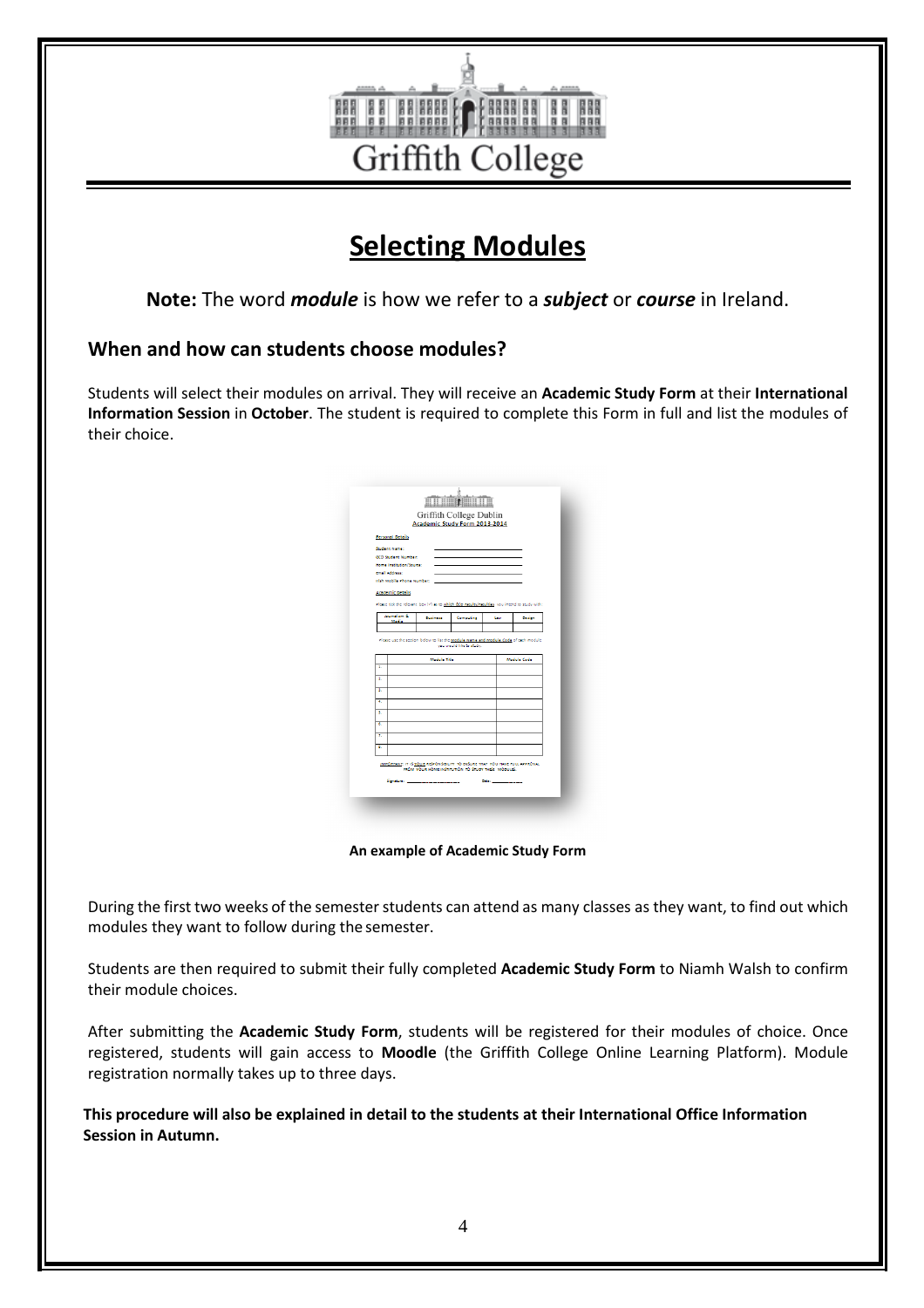

## **Frequently Asked Questions**

#### **Should I choose modules from one faculty only?**

Students are permitted to choose modules across different faculties, subject to the approval of their home institution. They can only choose modules which appear in this **Course Listings** document.

#### **I have already submitted my Academic Study Form to the International Office, but I would like to change my module/modules. Can I do that?**

Once a student submits their **Academic Study Form**, they **cannot** change their modules.

#### **How many modules can I choose per semester if I am a Semester Abroad/Study Abroad Programme student?**

Students normally select up to 4 or 5 modules per semester, up to a **maximum** of **30 ECTS** credits.

For students who are not native English speakers, the number of modules depends on the students' **English language level**.

Please see below how a given level of English corresponds to the number of modules that Study Abroad/Semester Abroad students can take:

| <b>Griffith College Placement Test</b> | No. of modules per semester             |
|----------------------------------------|-----------------------------------------|
| $B2+$ /C1/C2                           | 4 modules                               |
| $B2-$                                  | 2 modules +15 hours of English language |
| $AO - B1 +$                            | English Language only                   |

#### **Study Abroad/Semester Abroad Students –** *Letter from Home Institution*

Study Abroad/Semester Abroad Students with an English level of **B2 or above**, *as verified by a letter from their home institution*, are permitted to study **four** modules in Griffith College.

#### **Study Abroad/Semester Abroad Students -** *Griffith College Placement Test*

Students can take Griffith College's English language test prior to commencement of the semester to assess their level of English.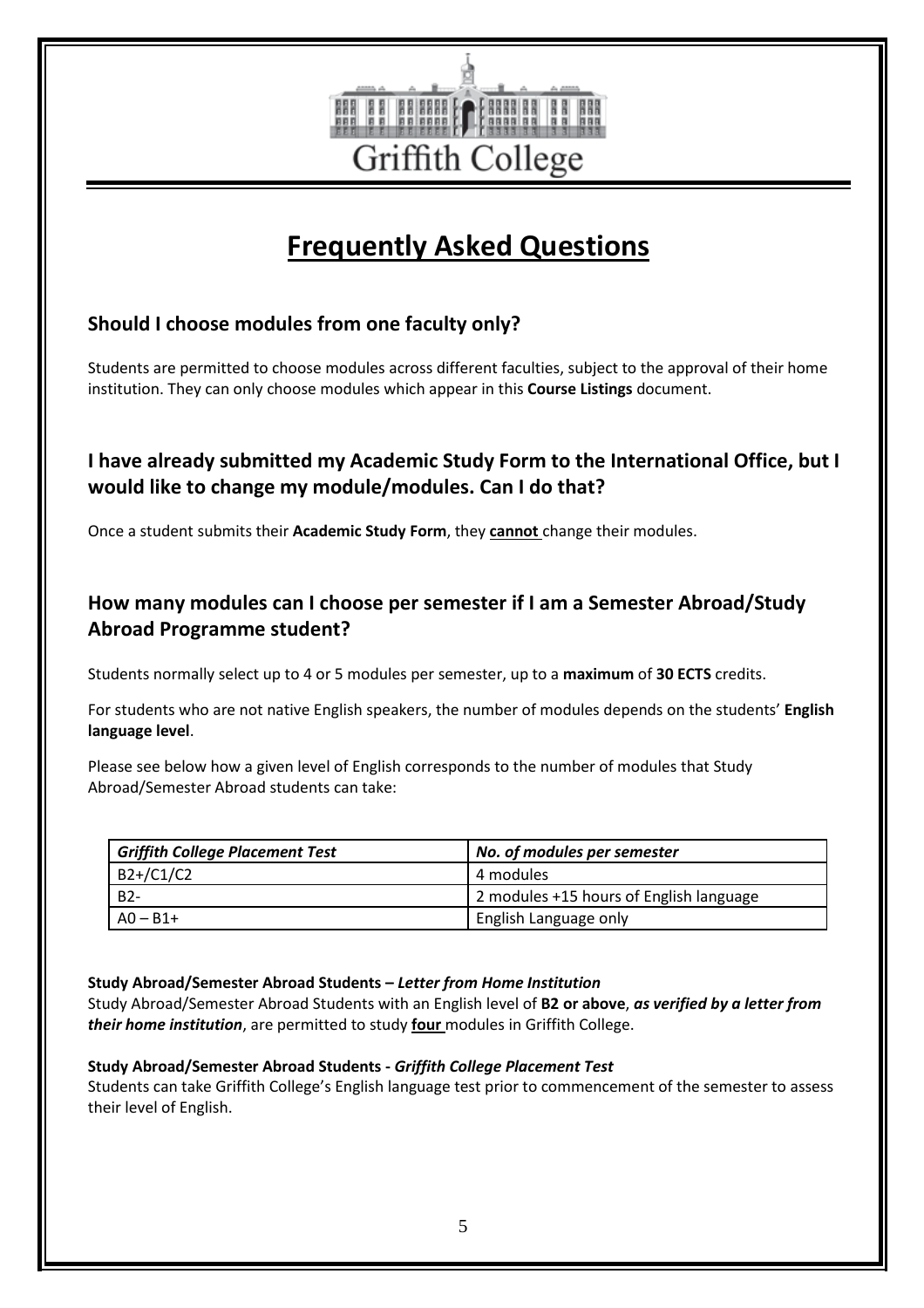

# **Academic Calendar**

| <b>Semester 1</b> |             | <b>Semester 2</b>                                                                                                                                                                                                                                |                |             |                                                                                                                                                                                                                                             |
|-------------------|-------------|--------------------------------------------------------------------------------------------------------------------------------------------------------------------------------------------------------------------------------------------------|----------------|-------------|---------------------------------------------------------------------------------------------------------------------------------------------------------------------------------------------------------------------------------------------|
| <b>WEEK</b>       | W/C Date    | <b>Activity</b>                                                                                                                                                                                                                                  | <b>WEEK</b>    | W/C Date    | <b>Activity</b>                                                                                                                                                                                                                             |
| $\mathbf 0$       | 13/09       | <b>Semester 1 Induction</b><br>Session- 15/09to 17/09/                                                                                                                                                                                           | $\mathbf{0}$   | 01/02       | <b>Semester 2 Induction Session</b><br>02/02to 03/02<br><b>SCHEDULE TO BE</b><br><b>CONFIRMED</b>                                                                                                                                           |
| $\mathbf{1}$      | 20/09       | <b>Lectures Start</b>                                                                                                                                                                                                                            | $\mathbf{1}$   | 07/02       | <b>Semester 2 Lectures Start</b>                                                                                                                                                                                                            |
| $2 - 6$           | 27/09-01/11 | <b>Semester 1 lectures</b><br>Continue                                                                                                                                                                                                           | $2 - 6$        | 14/02-08/03 | <b>Semester 2 Lectures</b><br>Continue                                                                                                                                                                                                      |
| $\overline{7}$    | 08/11       | <b>Assignment Week - NO</b><br><b>SCHEDULED CLASSES APART</b><br><b>FROM ENGLISH LANGUAGE</b><br><b>CLASSES - ENGLISH LANGUAGE</b><br>STUDENTS CAN CONTACT THE<br><b>ENGLISH LANGUAGE</b><br><b>DEPARTMENT FOR FURTHER</b><br><b>INFORMATION</b> | $\overline{7}$ | 14/03       | <b>Assignment Week NO</b><br><b>SCHEDULED CLASSES APART FROM</b><br><b>ENGLISH LANGUAGE CLASSES -</b><br><b>ENGLISH LANGUAGE STUDENTS</b><br><b>CAN CONTACT THE ENGLISH</b><br><b>LANGUAGE DEPARTMENT FOR</b><br><b>FURTHER INFORMATION</b> |
| $8 - 10$          | 15/11-13/12 | <b>Semester 1 lectures</b><br>continue                                                                                                                                                                                                           | $8 - 12$       | 21/03       | <b>Semester 2 Lectures</b><br>Continue                                                                                                                                                                                                      |
| $11 - 12$         | 20/12       | Christmas Break - no<br><b>Lectures</b>                                                                                                                                                                                                          | 13             | 06/05       | Last week of Lectures -<br><b>Lectures end</b>                                                                                                                                                                                              |
| 16                | 03/01       | <b>Study Week</b>                                                                                                                                                                                                                                | 14             | 09/05       | <b>Study Week</b>                                                                                                                                                                                                                           |
| $17-18$           | 10/01-24/01 | Exams start 11/01<br>Exams Finish 27/01<br>*Results released week of<br>01/03/2022                                                                                                                                                               | $15-17$        | 16/05       | Exams start 17/05<br>Exams Finish 31/05<br>*Results released week of<br>01/07/2022                                                                                                                                                          |

## **Repeat Exams will take place in August**

**3**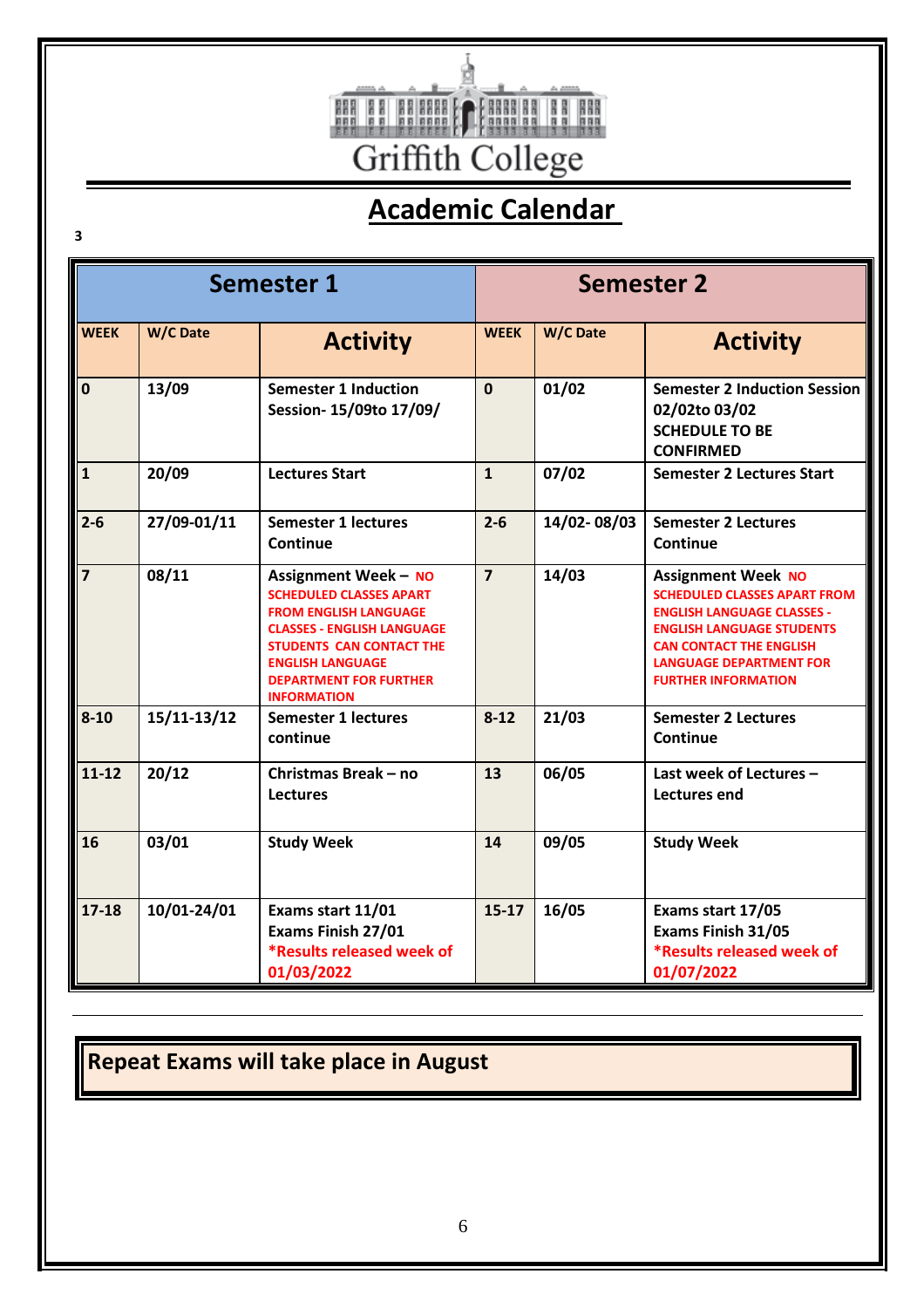

## **1. Undergraduate Business Faculty**

#### **Course: BA (Hons) Business Studies (QQI Level 8)**

| Year 1                                    |                    |  |  |
|-------------------------------------------|--------------------|--|--|
| <b>Module Title (ECTS Credits)</b>        | <b>Module Code</b> |  |  |
| Introduction to Management Accounting (5) | <b>BABH-IMA</b>    |  |  |
| Principles of Microeconomics (5)          | <b>BABH-PMIE</b>   |  |  |
| <b>Business Management (10)</b>           | <b>BABH-BM</b>     |  |  |

| Year 2                                                                                                                                                                 |                    |
|------------------------------------------------------------------------------------------------------------------------------------------------------------------------|--------------------|
| <b>Module Title (ECTS Credits)</b>                                                                                                                                     | <b>Module Code</b> |
| Managing Organisational Behaviour (5)<br><b>IMPORTANT:</b><br>Available to students who have completed some Basic Management<br><b>Module or Similar Tuition</b>       | <b>BABH-MOB</b>    |
| Operations and Supply Chain Management (10)<br><b>IMPORTANT:</b><br>Available to students who have completed some Basic Management<br><b>Module or Similar Tuition</b> | <b>BABH-OSM</b>    |
| Business Law and Ethics (10)                                                                                                                                           | <b>BABH-BLE</b>    |
| Personal and Professional Development (5)<br><b>IMPORTANT:</b><br>Available to students who have completed some Basic Management<br><b>Module or Similar Tuition</b>   | <b>BABH-PPD</b>    |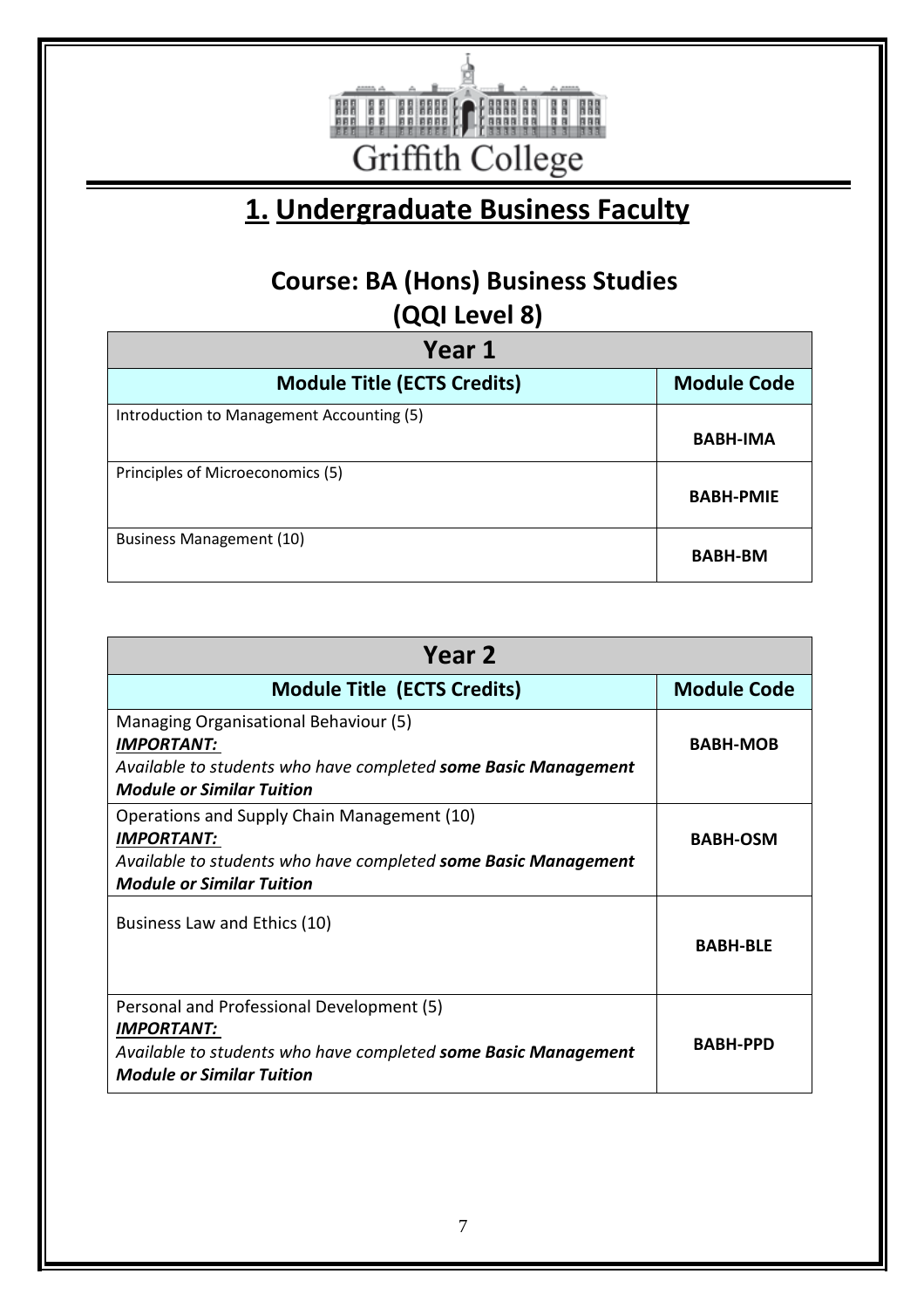

| Year 3                                                                                                                                                                               |                    |  |
|--------------------------------------------------------------------------------------------------------------------------------------------------------------------------------------|--------------------|--|
| <b>Module Title (ECTS Credits)</b>                                                                                                                                                   | <b>Module Code</b> |  |
| Financial Management (10)<br><b>IMPORTANT:</b><br>Available to students who have completed at least two Financial<br>Accounting courses/modules or similar                           | <b>BABSH-FM</b>    |  |
| Strategic Management 1 (10)<br><b>IMPORTANT:</b><br>Available to students who have completed at least two Organisational<br>Management/Marketing Strategy courses/modules or similar | <b>BABSH-SM1</b>   |  |
| International Human Resource Management* (5)<br><b>IMPORTANT:</b><br>Available to students who have completed at least two Human<br>Resource courses/modules or similar              | <b>BABSH-IHRM</b>  |  |
| Corporate Governance and Accountability* (5)<br><b>IMPORTANT:</b><br>Available to students who have completed a management<br>module or similar                                      | <b>BABSH-CGA</b>   |  |
| Consumer Behaviour* (5)<br><b>IMPORTANT:</b><br>Available to students who have completed a basic marketing module or<br>similar                                                      | <b>BABSH-CB</b>    |  |
| Brand Management* (5)<br><b>IMPORTANT:</b><br>Available to students who have completed a basic marketing module or<br>similar                                                        | <b>BABSH-BMM</b>   |  |
| Project Management *(5)<br><u>IMPORTANT:</u><br>Available to students who have completed at least two Management<br>courses/modules or similar                                       | <b>BABSH-PM</b>    |  |
| * = Elective module which runs only according to demand<br>(Please note that elective modules other than those listed above may run)                                                 |                    |  |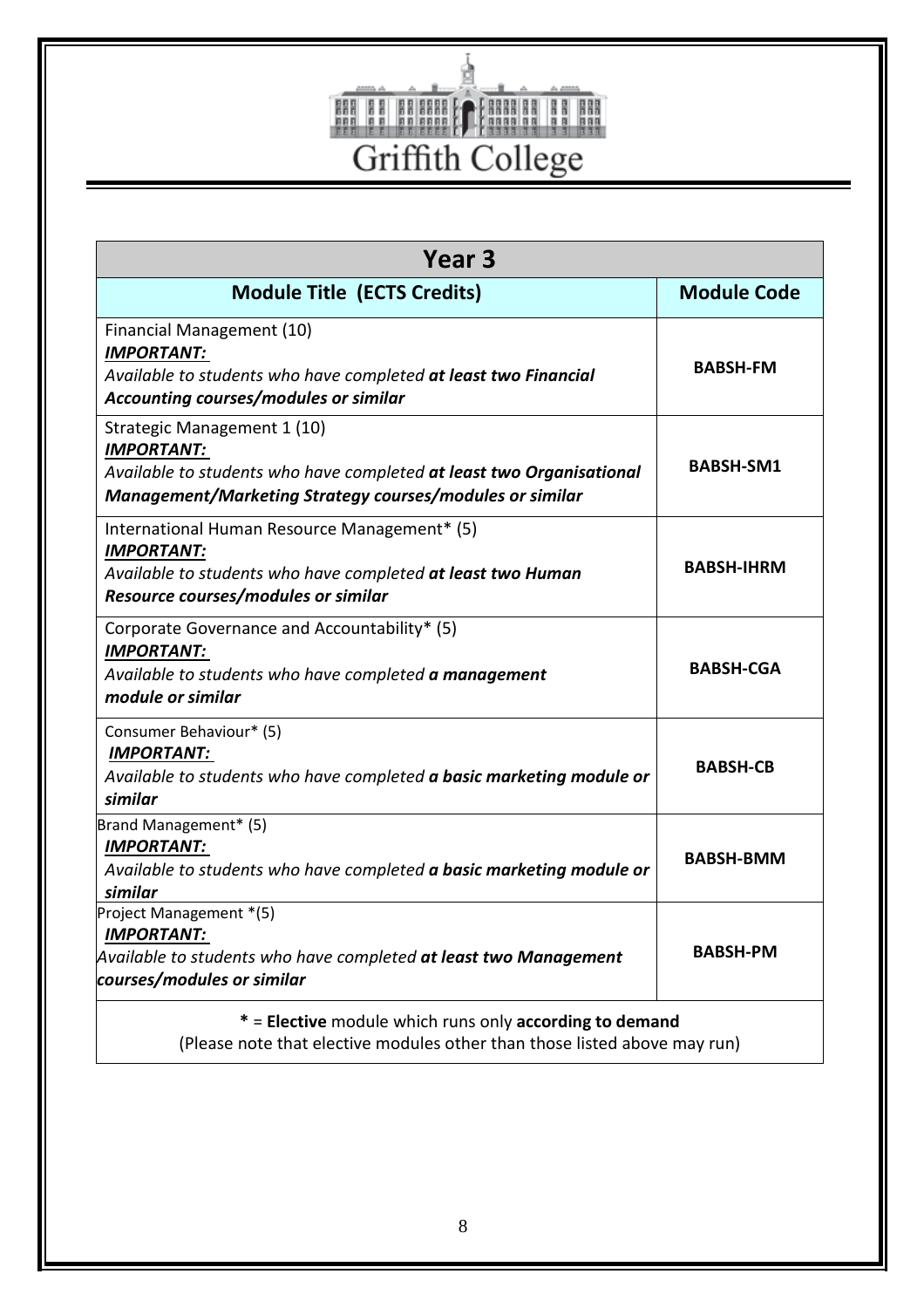

## **Course: BA (Hons) in International Hospitality Management (QQI Level 8)**

| Year <sub>3</sub>                                                                                                                    |                    |  |  |
|--------------------------------------------------------------------------------------------------------------------------------------|--------------------|--|--|
| <b>Module Title (ECTS Credits)</b>                                                                                                   | <b>Module Code</b> |  |  |
| Strategic Hospitality Management (10 credits)                                                                                        |                    |  |  |
| <b>IMPORTANT:</b> Only available to Year Abroad Students with two years                                                              | <b>BAIHH-SHM</b>   |  |  |
| academic background in HR Management, Finance and Marketing                                                                          |                    |  |  |
| International Travel, Tourism and Hospitality (10 credits)                                                                           |                    |  |  |
| <b>IMPORTANT:</b> Available to students with two years academic                                                                      | <b>BAIHH-ITTH</b>  |  |  |
| background in Hospitality/Tourism Studies                                                                                            |                    |  |  |
| International Leisure Service Management* (5 credits)                                                                                |                    |  |  |
| <b>IMPORTANT:</b> Available to students who have taken both Marketing                                                                | <b>BAIHH-ILSM</b>  |  |  |
| <b>And Tourism Modules or similar</b>                                                                                                |                    |  |  |
| * = Elective module which runs only according to demand<br>(Please note that elective modules other than those listed above may run) |                    |  |  |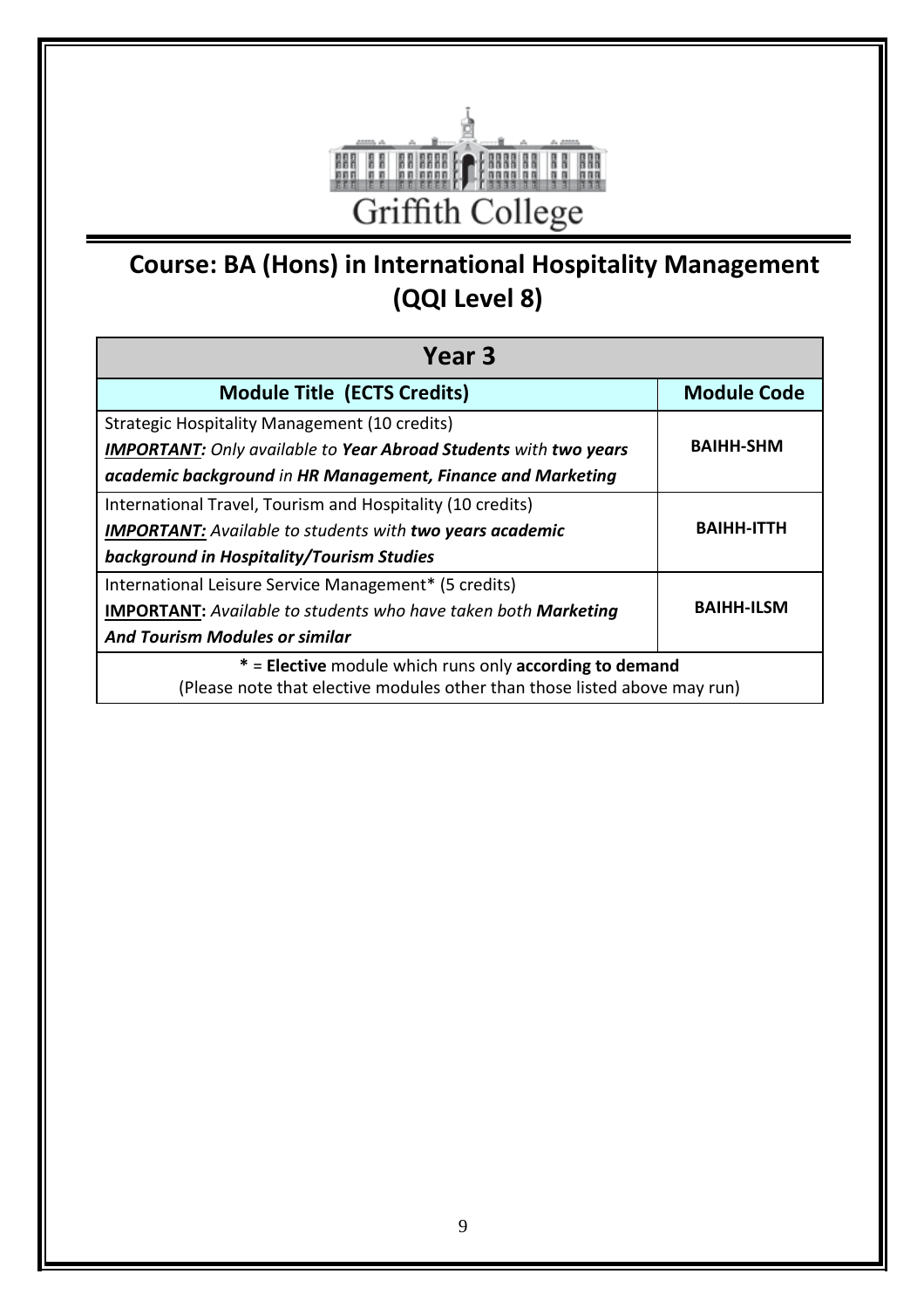

# **Course: BA (Ord) in Marketing / BA (Ord) in Business (QQI Level 7)**

| Year 2                                                                       |                    |  |  |
|------------------------------------------------------------------------------|--------------------|--|--|
| <b>Module Title (ECTS Credits)</b>                                           | <b>Module Code</b> |  |  |
| Introduction to Law and Ethics (5)                                           | <b>BAMO-ILE</b>    |  |  |
| Year 3                                                                       |                    |  |  |
| <b>Module Title (ECTS Credits)</b>                                           | <b>Module Code</b> |  |  |
| Strategic Marketing Management (10)                                          | <b>BAMO-SMM</b>    |  |  |
| <b>IMPORTANT:</b> Available to students who have previously taken            |                    |  |  |
| marketing.                                                                   |                    |  |  |
| <b>Business Finance (10)</b>                                                 | <b>BAMO-BF</b>     |  |  |
| <b>IMPORTANT:</b> Available to students who have previously taken some       |                    |  |  |
| accounting                                                                   |                    |  |  |
| Operations and Project Management (10)                                       | <b>BABO-OPM</b>    |  |  |
| <b>IMPORTANT:</b> Available to students who have previously taken some       |                    |  |  |
| management                                                                   |                    |  |  |
| Consumer Behaviour (10)                                                      | <b>BAMO-CB</b>     |  |  |
| <b>IMPORTANT:</b> Available to students who have previously taken marketing. |                    |  |  |
|                                                                              |                    |  |  |
| * = Elective module which runs only according to demand                      |                    |  |  |
| (Please note that elective modules other than those listed above may run)    |                    |  |  |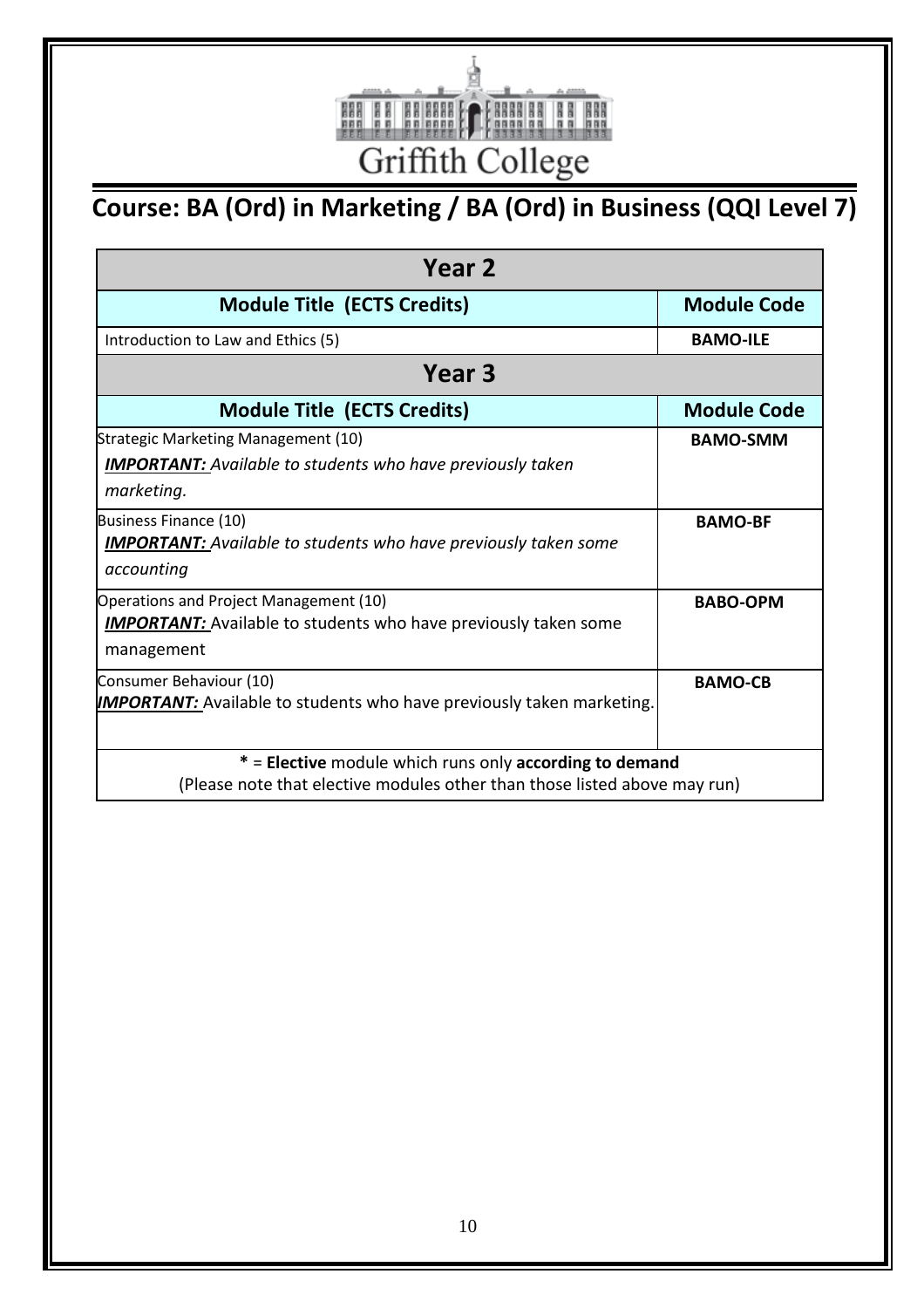

Griffith College

## **Course: BA (Hons) in Accounting and Finance\*\* (QQI Level 8)**

| Year 2                                                                    |                    |  |
|---------------------------------------------------------------------------|--------------------|--|
| <b>Module Title (ECTS Credits)</b>                                        | <b>Module Code</b> |  |
| Finance and Wealth Management (10)                                        | <b>BAAFH-FWM</b>   |  |
| <b>IMPORTANT:</b> Available to students who with have completed at        |                    |  |
| least one year of Financial Accounting Tuition                            |                    |  |
| Business and Company Law (10)                                             | <b>BAAFH-BCL</b>   |  |
| <b>IMPORTANT:</b> Available to students who have completed some           |                    |  |
| <b>Business Law or similar tuition</b>                                    |                    |  |
| Year <sub>3</sub>                                                         |                    |  |
| <b>Module Title (ECTS Credits)</b>                                        | <b>Module Code</b> |  |
| International Corporate Reporting (10)                                    | <b>BAAFH-ICR</b>   |  |
| <b>IMPORTANT:</b> Available to students who have completed at least       |                    |  |
| two Financial Reporting courses/modules or similar                        |                    |  |
| Performance Management (10)                                               | <b>BAAFH-PEM</b>   |  |
| <b>IMPORTANT:</b> Available to students who have completed at least       |                    |  |
| two Management Accounting courses/modules or similar                      |                    |  |
| * = Elective module which runs only according to demand                   |                    |  |
| (Please note that elective modules other than those listed above may run) |                    |  |

**\*\* Modules from the BA (Hons) in Accounting and Finance programme have limited numbers available for Study Abroad/Semester Abroad students, due to capacity constraints.**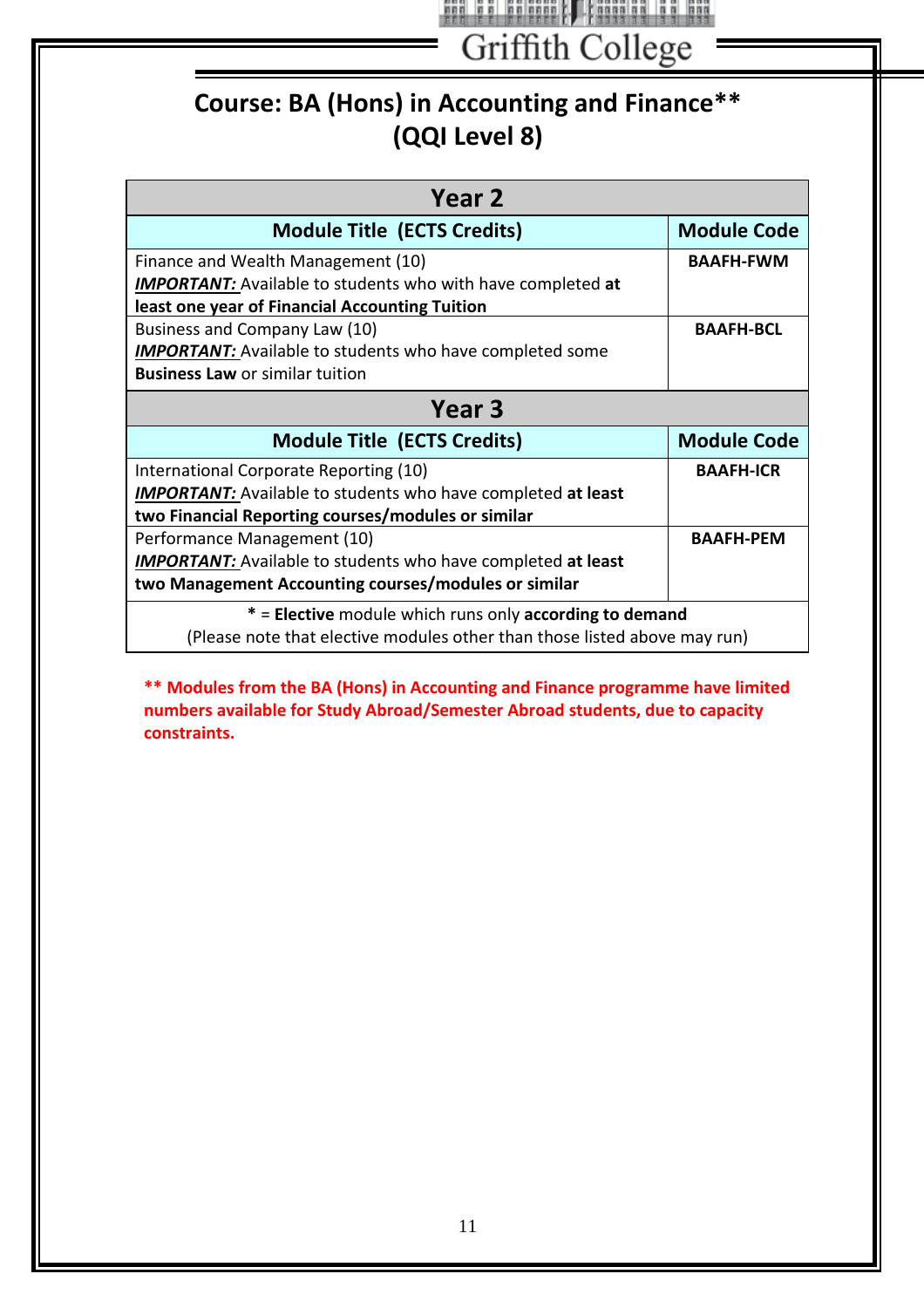

## **2. Faculty of Journalism and Visual Media**

#### **Course: BA (Hons) in Communications and Media Production**

| Year 1                                                                                                                                               |                    |  |  |  |
|------------------------------------------------------------------------------------------------------------------------------------------------------|--------------------|--|--|--|
| <b>Module Title (ECTS Credits)</b>                                                                                                                   | <b>Module Code</b> |  |  |  |
| Video Production 1 (5)<br>10 places only - to be requested using the Academic Study Form only<br>and allocated on a 'first come, first served' basis | <b>BACMH-VP1</b>   |  |  |  |
| Thinking, Writing & Presenting (5)<br><b>IMPORTANT:</b> please be aware this module uses advanced English<br>grammar and dialection                  | <b>BACMH-TWP</b>   |  |  |  |
| Digital Online and Social Media Production (10)                                                                                                      | <b>BACMH-DOSM</b>  |  |  |  |
| Understanding Society (5)                                                                                                                            | <b>BACMH-US</b>    |  |  |  |
| Photography 1(5)                                                                                                                                     | <b>BACMH-P1</b>    |  |  |  |
| Year <sub>2</sub>                                                                                                                                    |                    |  |  |  |
| <b>Module Title (ECTS Credits)</b>                                                                                                                   | <b>Module Code</b> |  |  |  |
| Photography 2 (5)<br><b>IMPORTANT:</b> Students are required to have previous photography<br>experience for this module                              | <b>BACMH-P2</b>    |  |  |  |
| Business of Media (10)                                                                                                                               | <b>BACMH-BM</b>    |  |  |  |
| Contemporary Politics (10)<br><b>IMPORTANT:</b> Students should have completed a first year politics,<br>media studies, or sociology                 | <b>BACMH-CP</b>    |  |  |  |
| Radio Production 2 (5)<br><b>IMPORTANT:</b> Students are required to have previous <b>broadcast</b><br>journalism experience for this module         | <b>BACMH-RP2</b>   |  |  |  |
| <b>Visual Communication (5)</b><br><b>IMPORTANT:</b> This is a Layout and Graphic Design module<br>from the BA in Journalism and Visual Media        | <b>BACMH-VC</b>    |  |  |  |
| Media Reporting and Editing (5)<br><b>IMPORTANT:</b><br>Students ideally should have done some media writing                                         | <b>BACMH-MRE</b>   |  |  |  |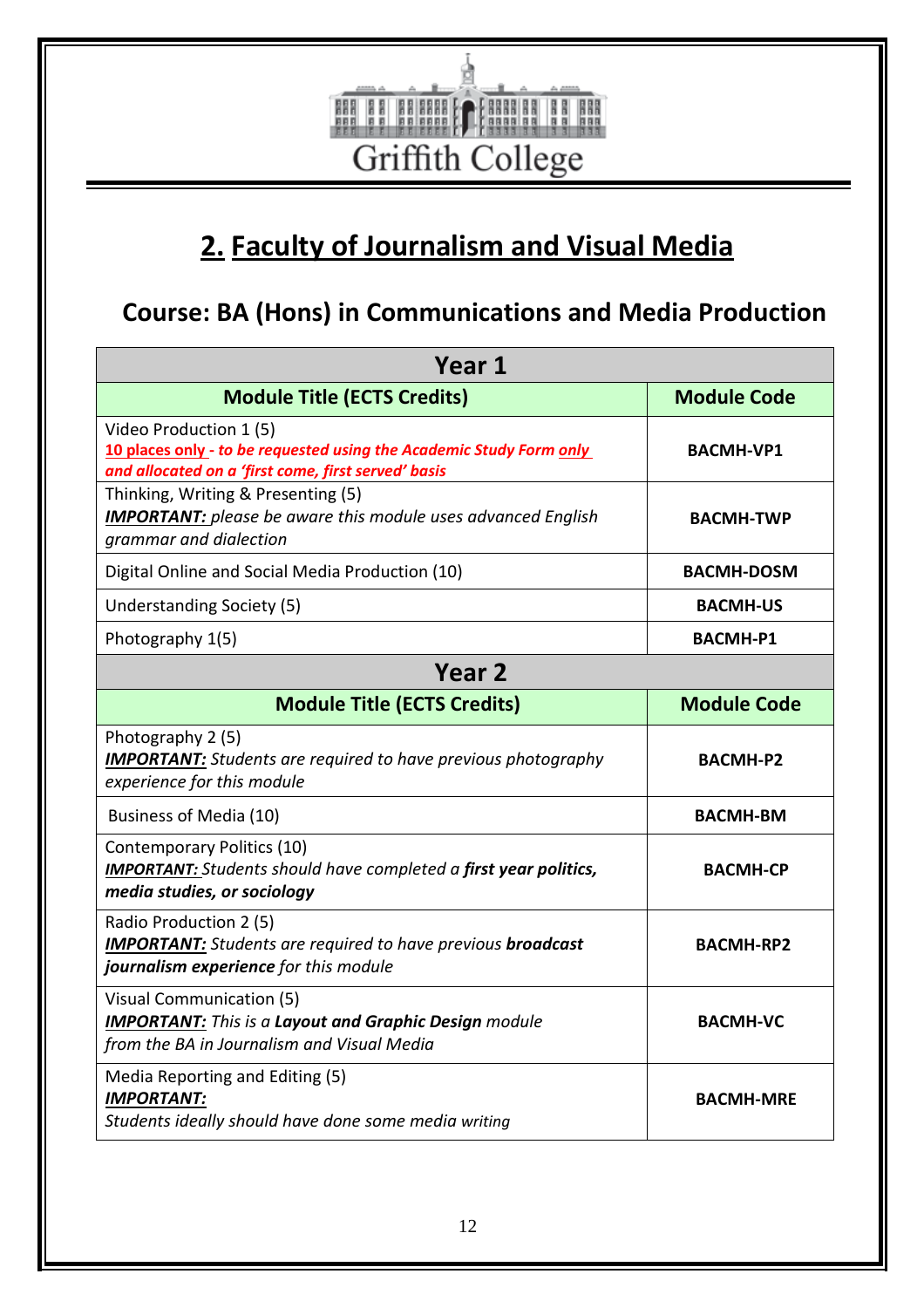

| Year 3                                                                                                                                              |                    |  |
|-----------------------------------------------------------------------------------------------------------------------------------------------------|--------------------|--|
| <b>Module Title (ECTS Credits)</b>                                                                                                                  | <b>Module Code</b> |  |
| Contemporary Politics 2 (5)<br><b>IMPORTANT:</b><br>Available to students with a background in <b>Media, Political Science,</b><br>and/or Sociology | <b>BACMH-CP2</b>   |  |
| Conflict Reporting (10)**                                                                                                                           | <b>BACMH-CR</b>    |  |
| Media Sociology (5)<br><b>IMPORTANT:</b><br>Available to students with a background in <b>Media, Political Science,</b><br>and/or Sociology         | <b>BACMH-MSY</b>   |  |
| Film Studies (10)**                                                                                                                                 | <b>BAMCH-FS</b>    |  |
| Creative Writing 1 (10)**                                                                                                                           | <b>BACMH-CW1</b>   |  |
| Irish History & Culture (5)                                                                                                                         | <b>GCD-IHC</b>     |  |
| ** = Elective module which runs only according to demand                                                                                            |                    |  |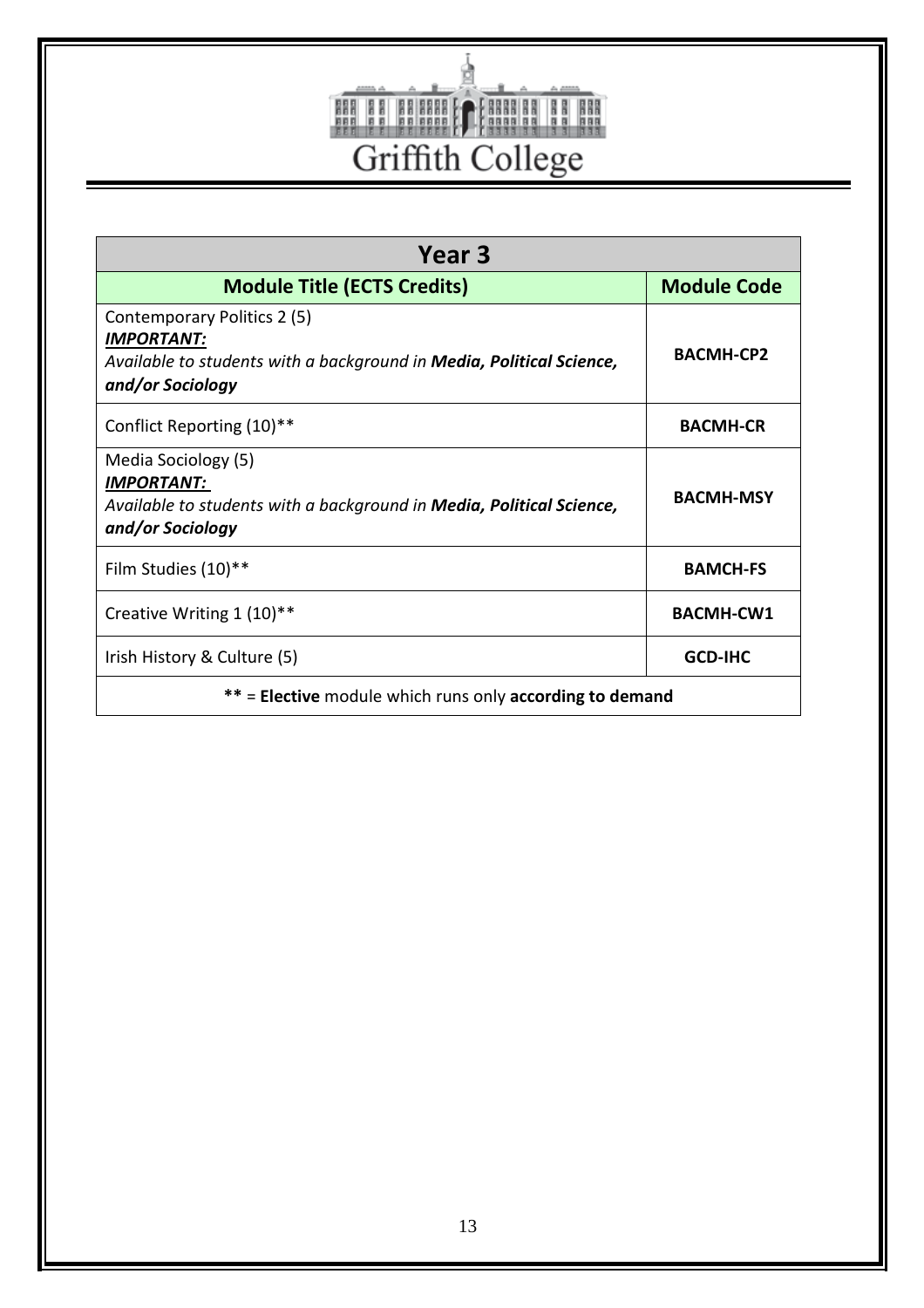

## **Course: BA in Photographic Media (QQI Level 7)**

| Year 1                                                                                           |                    |
|--------------------------------------------------------------------------------------------------|--------------------|
| <b>Module Title (ECTS Credits)</b>                                                               | <b>Module Code</b> |
| Ways of Seeing (5)<br><b>IMPORTANT:</b><br>Students need an interest in visual media and culture | <b>BAPO-WS</b>     |
| Year 2                                                                                           |                    |
| <b>Module Title (ECTS Credits)</b>                                                               | <b>Module Code</b> |
| Visual Methodologies (5)                                                                         |                    |
| <b>IMPORTANT:</b>                                                                                | <b>BAPO-VM</b>     |
| Students need to have an interest in visual media                                                |                    |
| Year 3                                                                                           |                    |
| <b>Module Title (ECTS Credits)</b>                                                               | <b>Module Code</b> |
| Politics of the Image (5)                                                                        |                    |
| <b>IMPORTANT:</b>                                                                                | <b>BAPO-PI</b>     |
| Students need to have an interest in visual media                                                |                    |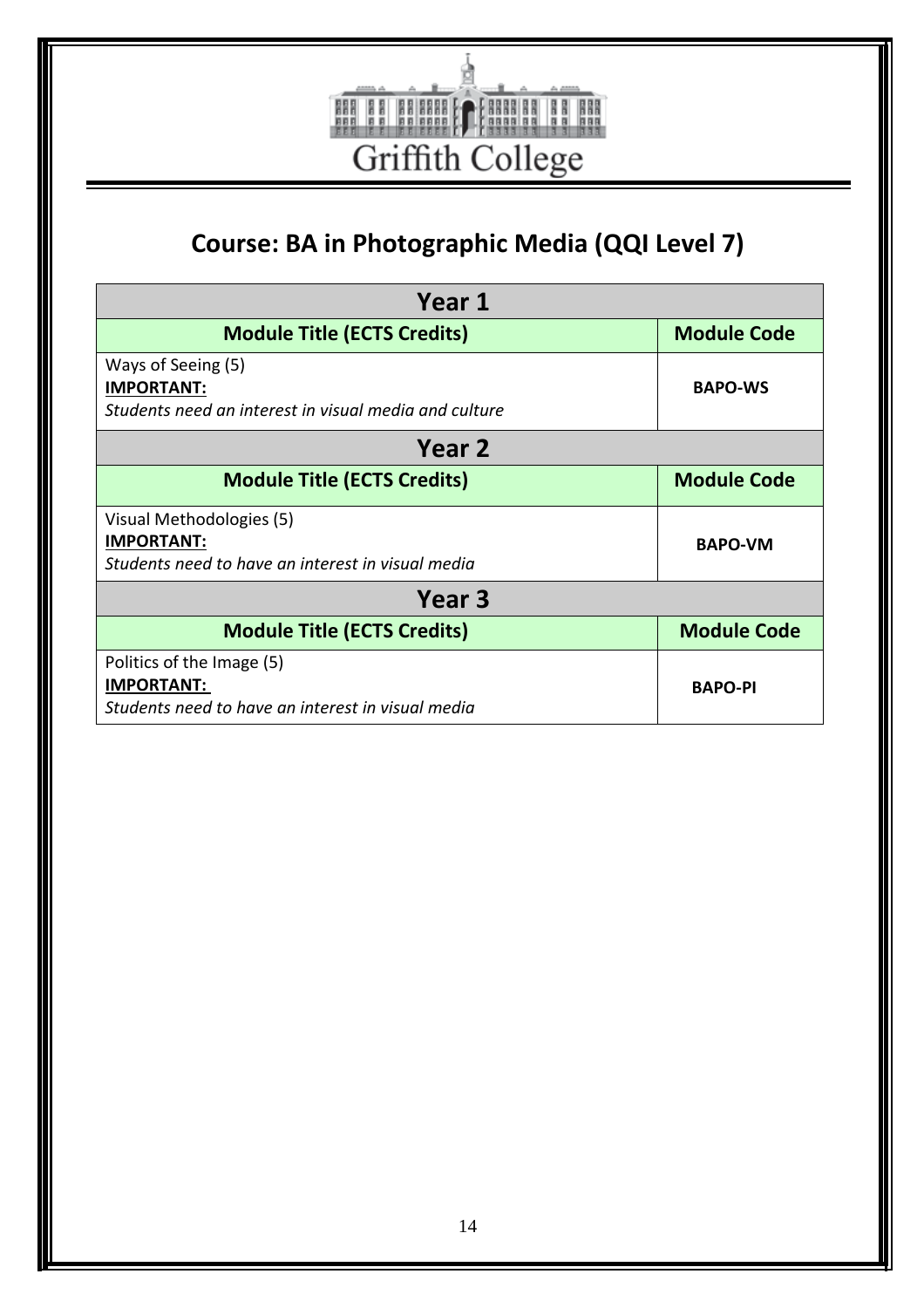

## **Course: BA in Film and TV production (QQI Level 7)**

| Year 1                                                                                                                                                                                           |                    |
|--------------------------------------------------------------------------------------------------------------------------------------------------------------------------------------------------|--------------------|
| <b>Module Title (ECTS Credits)</b>                                                                                                                                                               | <b>Module Code</b> |
| Production and Direction for Film and Television (Non-Fiction)<br>(5) 10 places only - to be requested using the Academic Study Form only and<br>allocated on a 'first come, first served' basis | <b>GCD-PDFT</b>    |
| Location Sound (5)<br>5 places only - to be requested using the Academic Study Form only and<br>allocated on a 'first come, first served' basis                                                  | <b>BAFTP-LC</b>    |
| Digital Photography (5)<br>5 places only – to be requested using the Academic Study Form only and<br>allocated on a 'first come, first served' basis                                             | <b>BAFTP-DP</b>    |
| Applications Technology (Digital Editing, Avid) (5)<br>5 places only - to be requested using the Academic Study Form only and<br>allocated on a 'first come, first served' basis                 | <b>GCD-AT</b>      |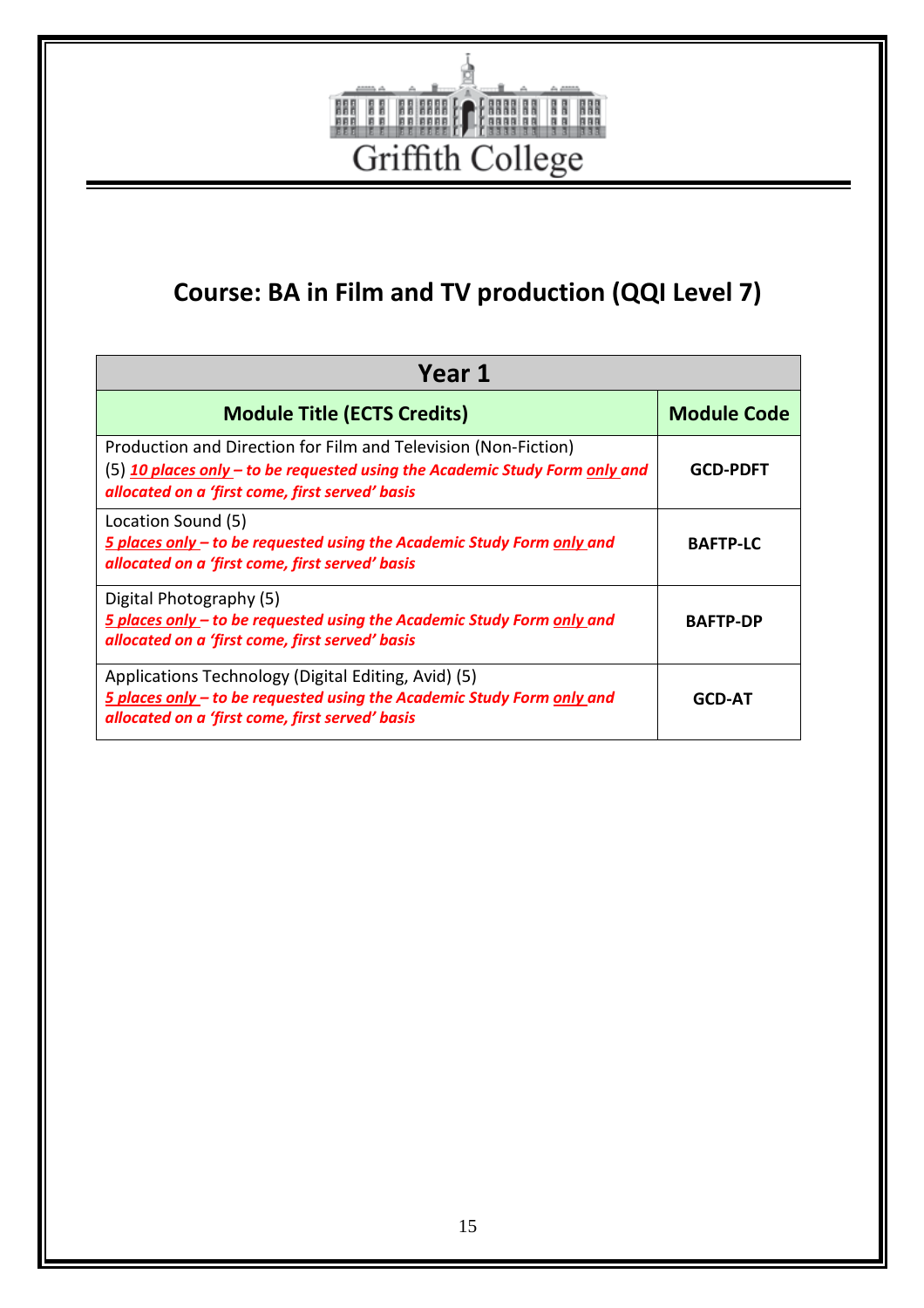

# **3. Faculty of Law**

## **Course: LL.B (Hons) in Law (QQI Level 8)**

| Year 1                                                                             |                    |
|------------------------------------------------------------------------------------|--------------------|
| <b>Module Title (ECTS Credits)</b>                                                 | <b>Module Code</b> |
| Criminal Law (15) Available for year abroad students only                          | <b>LLBH-CRL</b>    |
| Law of Torts (15) Available for year abroad students only                          | <b>LLBH-LT</b>     |
| Law of Contract (15) Available for year abroad students only                       | LLBH-LC            |
| Introduction to Law & Legal Skills (10)<br>Available for year abroad students only | <b>LLBH-ILLS</b>   |
| IT Skills (5)                                                                      | LLBH-IT            |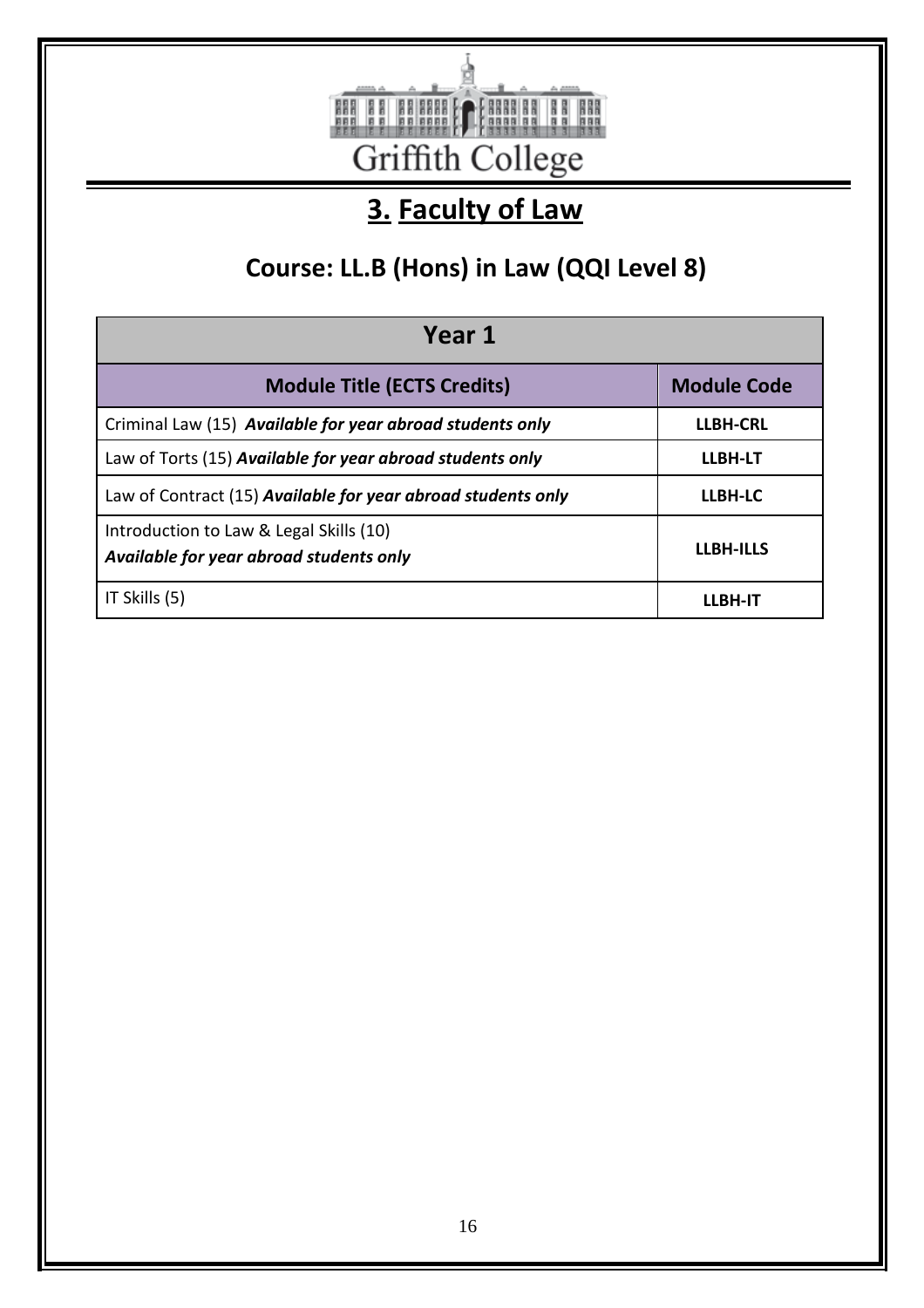

| Year <sub>2</sub>                                                                                                                                                                                                                |                    |
|----------------------------------------------------------------------------------------------------------------------------------------------------------------------------------------------------------------------------------|--------------------|
| <b>IMPORTANT:</b> Students must have completed at least one year of Academic Law<br><b>Tuition</b>                                                                                                                               |                    |
| <b>Module Title (ECTS Credits)</b>                                                                                                                                                                                               | <b>Module Code</b> |
| Company Law (15) Available for year abroad students only                                                                                                                                                                         | LLBH-COM           |
| Constitutional Law (15) Available for year abroad students only                                                                                                                                                                  | <b>LLBH-CL</b>     |
| Land Law (15) Available for year abroad students only<br><b>IMPORTANT:</b><br>Available to students with an academic background in Law                                                                                           | LLBH-LL            |
| Administrative Law* (5)<br><b>IMPORTANT:</b><br>Available to students with an academic background in Law and will<br>only run in the evening<br>This module will only run subject to demand in Semester 1                        | <b>LLBH-ADMIN</b>  |
| Family Law * (5) semester 1 or 2<br><b>IMPORTANT:</b><br>Available to students with an academic background in Law and will<br>$\bullet$<br>only run at evening<br>This module will only run subject to demand in Semester 1 or 2 | <b>LLBH-FL</b>     |
| Privacy and Data Protection Law* (5)<br><b>IMPORTANT:</b><br>Available to students with an academic background in Law and<br>will only run at evening<br>This module will only run subject to demand in Semester 1               | <b>LLBH-PDPL</b>   |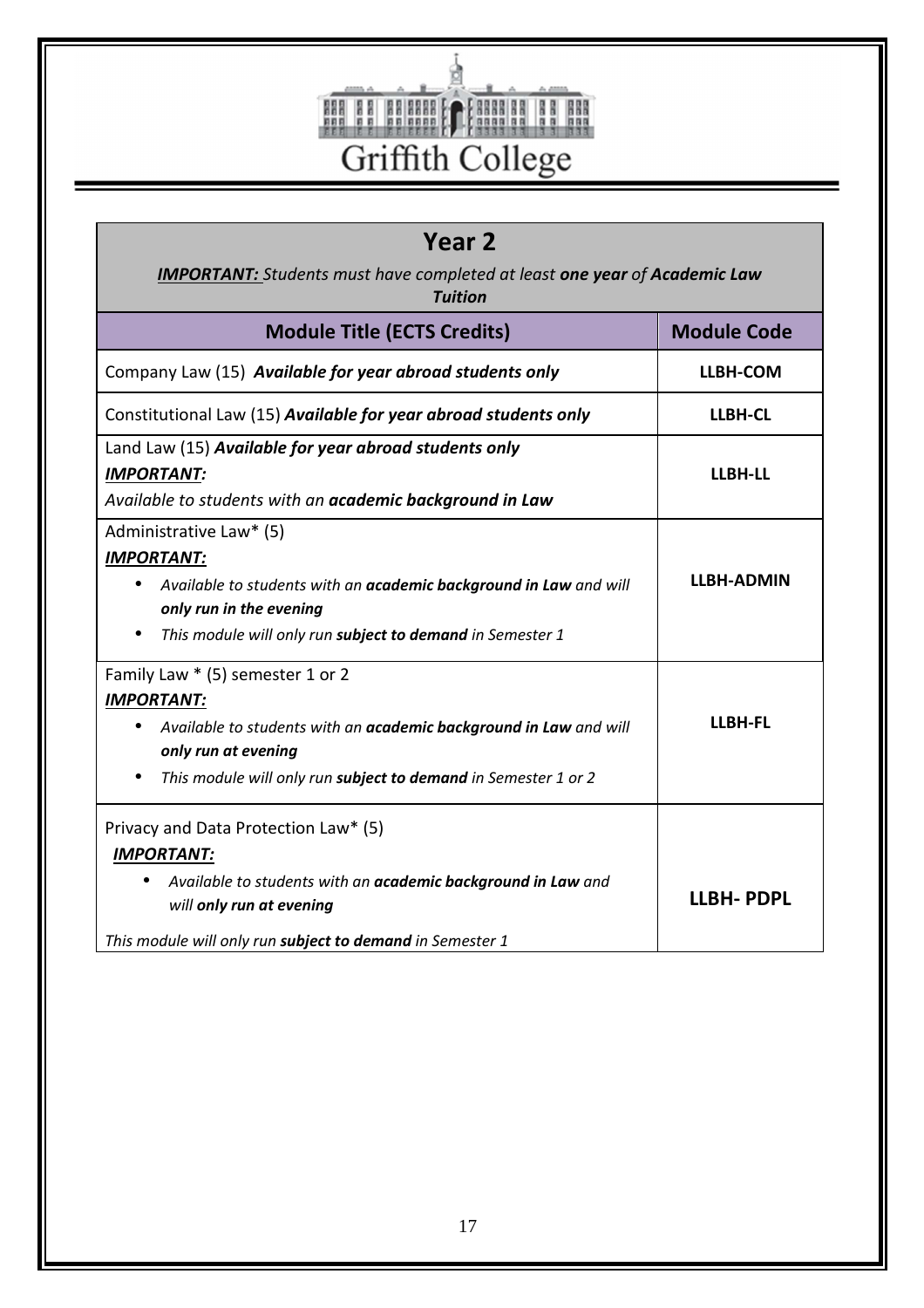

#### **Year 3**

*IMPORTANT: Modules listed below are only available to students who have an Undergraduate Qualification in Law*

| <b>Module Title (ECTS Credits)</b>                                                                                                                                                                                                 | <b>Module Code</b> |
|------------------------------------------------------------------------------------------------------------------------------------------------------------------------------------------------------------------------------------|--------------------|
| EU Law (15) Available for year abroad students only                                                                                                                                                                                |                    |
| <b>IMPORTANT:</b>                                                                                                                                                                                                                  | <b>LLBH-EU</b>     |
| Available to students with an academic background in Law                                                                                                                                                                           |                    |
| Jurisprudence (5) Semester 1                                                                                                                                                                                                       |                    |
| <b>IMPORTANT:</b>                                                                                                                                                                                                                  | LLBH-J             |
| Available to students with an academic background in Law                                                                                                                                                                           |                    |
| Equity and Trusts (15) Available for year abroad students only                                                                                                                                                                     |                    |
| <b>IMPORTANT:</b>                                                                                                                                                                                                                  |                    |
| Available to students with an academic background in Law                                                                                                                                                                           | <b>LLBH-ET</b>     |
| Revenue Law (5) Semester 1 or 2<br><b>IMPORTANT:</b><br>Available to students with an academic background in Law and                                                                                                               |                    |
| will only run in the evening                                                                                                                                                                                                       | <b>LLBH-REV</b>    |
| This module will only run subject to demand in Semester 1 or 2                                                                                                                                                                     |                    |
| Media Law (5) Semester 1 or 2<br><b>IMPORTANT:</b>                                                                                                                                                                                 |                    |
| Available to students with an academic background in Law and<br>will only run in the evening                                                                                                                                       | LLBH-M             |
| This module will only run subject to demand in Semester 1 or 2<br>$\bullet$                                                                                                                                                        |                    |
| Miscarriages of Justice (5) Semester 1 or 2<br><b>IMPORTANT:</b><br>Available to students with an academic background in Law and<br>will only run in the evening<br>This module will only run subject to demand in Semester 1 or 2 | <b>LLBH-MCJ</b>    |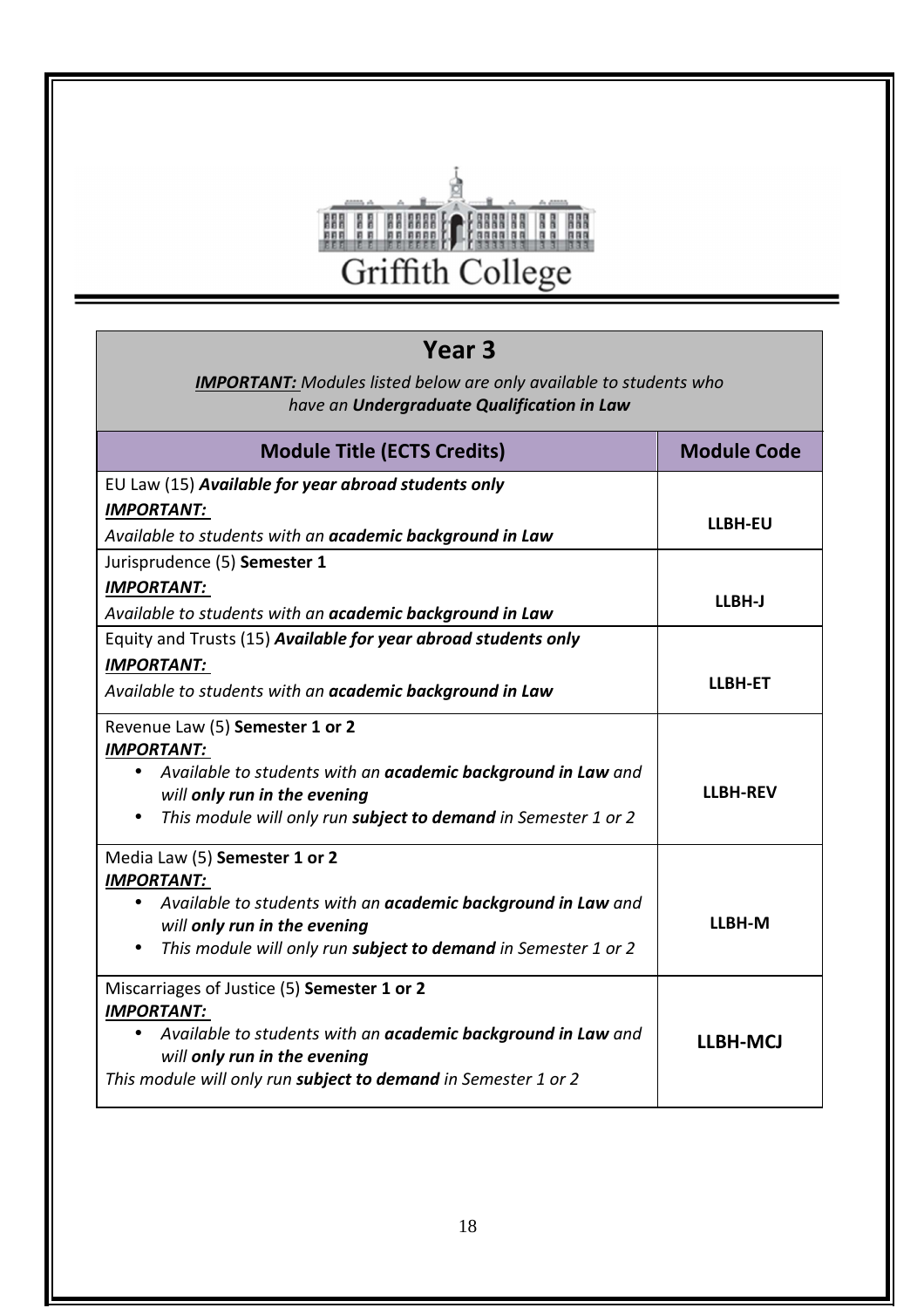

## **4. Faculty of Computing Science**

## **Course: BSc (Hons) in Computing Science (QQI Level 8)**

| Year 1                                                                                                                               |                    |
|--------------------------------------------------------------------------------------------------------------------------------------|--------------------|
| <b>Module Code (ECTS Credits)</b>                                                                                                    | <b>Module Code</b> |
| Computer Programming ( <i>linear</i> ) (10)<br><b>Available for year abroad students only</b>                                        | <b>BSCH-CP</b>     |
| Foundations of Computing ( <i>linear</i> ) (10)<br>Available for year abroad students only                                           | <b>BSCH-FC</b>     |
| Client Side Web Development (linear) (10)<br><b>Available for year abroad students only</b>                                          | <b>BSCH-CWD</b>    |
| Computer Hardware (linear) (10)<br><b>Available for year abroad students only</b>                                                    | <b>BSCH-CH</b>     |
| Effective Learning and Development (5)                                                                                               | <b>BSCH-ELD</b>    |
| Systems Analysis and Design (5)                                                                                                      | <b>BSCH-SAD</b>    |
| Year <sub>2</sub>                                                                                                                    |                    |
| <b>Module Code (ECTS Credits)</b><br>Note that these modules are advanced and are intended for<br>third or fourth-year students only | <b>Module Code</b> |
| Object-Oriented Programming (10)                                                                                                     | <b>BSCH-OP</b>     |
| Probability and Statistics (5)                                                                                                       | <b>BSCH-PS</b>     |
| <b>Relational Databases (10)</b>                                                                                                     | <b>BSCH-RD</b>     |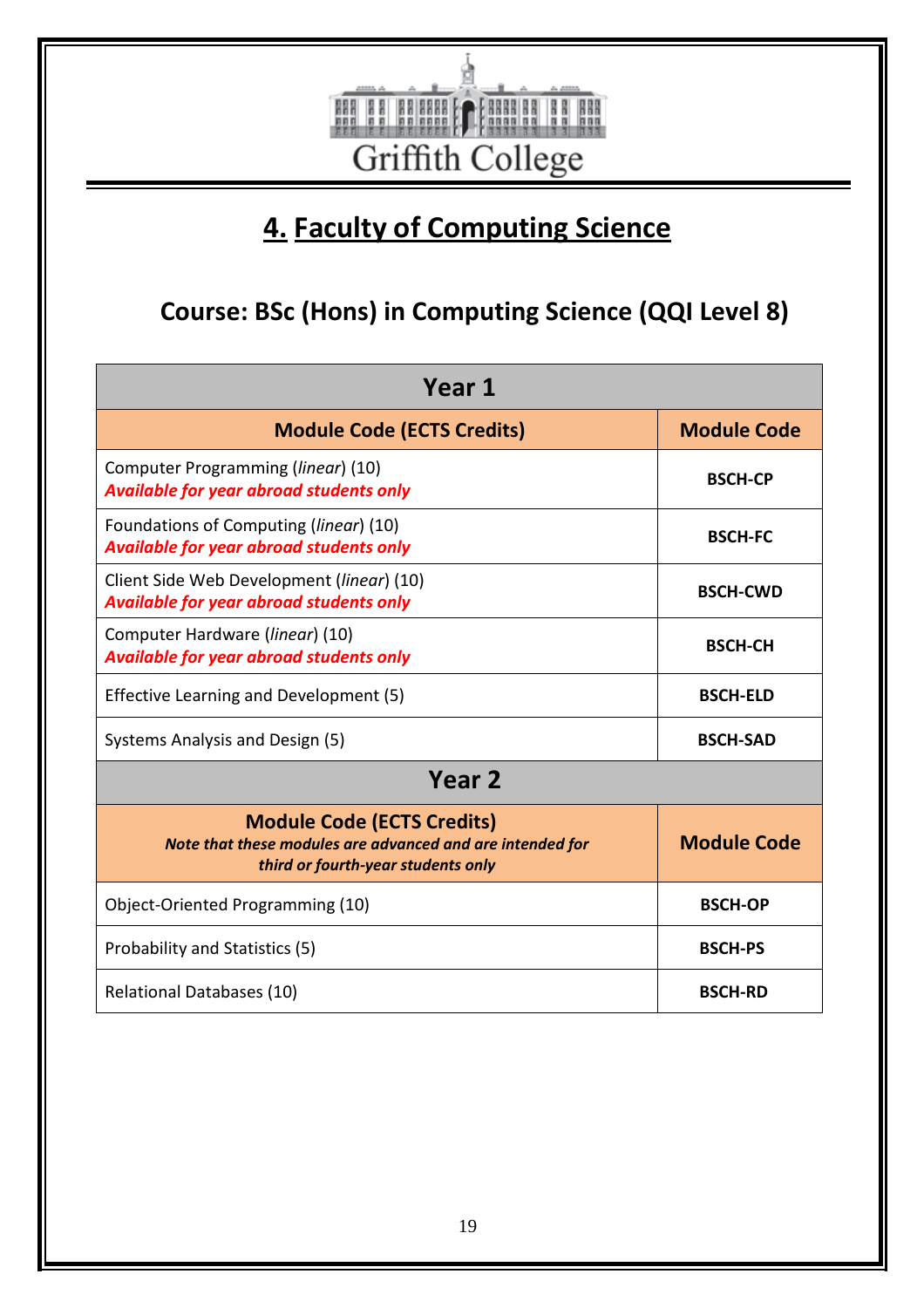

| Year 3                                                                                                                               |                    |
|--------------------------------------------------------------------------------------------------------------------------------------|--------------------|
| <b>Module Code (ECTS Credits)</b><br>Note that these modules are advanced and are intended for third or<br>fourth-year students only | <b>Module Code</b> |
| HCI and GUI Programming (5)                                                                                                          | <b>BSCH-HGP</b>    |
| Networks and Data Communications (10)                                                                                                | <b>BSCH-NDC</b>    |
| Year 4                                                                                                                               |                    |
| <b>Module Code (ECTS Credits)</b><br>Please note that these modules are advanced and are intended for final<br>year students only    | <b>Module Code</b> |
| Advanced Network Theory (10)                                                                                                         | <b>BSCH-ANT</b>    |
| Distributed system (10)                                                                                                              | <b>BSCH-DS</b>     |
| Mobile Development (10)                                                                                                              | <b>BSCH-MD</b>     |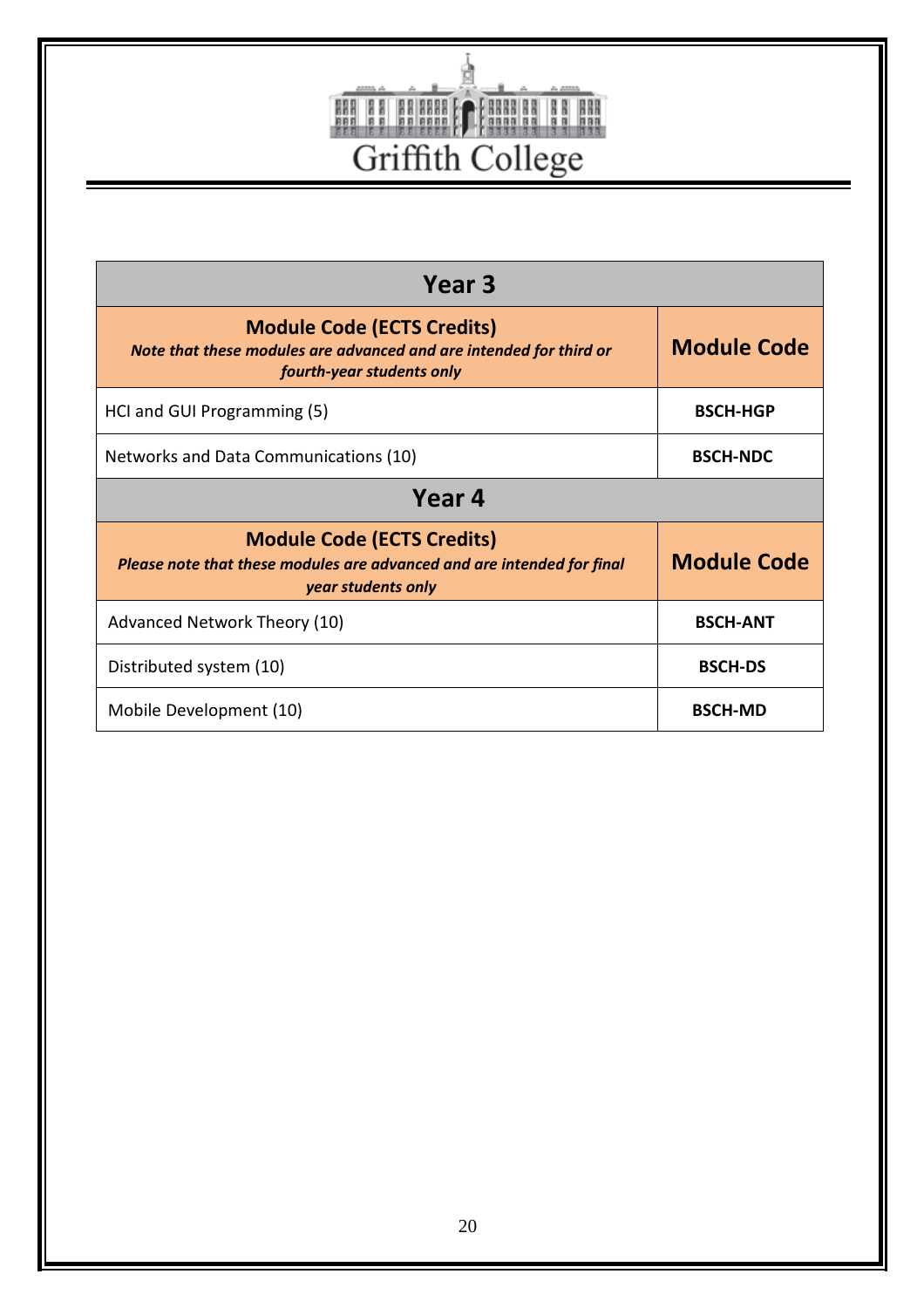

## **5. Faculty of Design**

## **Course: Certificate in Art & Design (QQI Level 6) BA in Interior Design / BA in Fashion Design**

| Year 1                                    |                    |
|-------------------------------------------|--------------------|
| <b>Module Code (ECTS Credits)</b>         | <b>Module Code</b> |
| Creative Studio Projects 1 (10 ECTS)      | <b>BAIDO-CSP1</b>  |
| 2D Free Hand Drawing Techniques (10 ECTS) | <b>BAIDO-2DF</b>   |
| Digital Design Tools 1 (5 ECTS)           | <b>BAIDO-DDT1</b>  |
| Design Principles (5 ECTS)                | <b>BAIDO-DP</b>    |

## **Course: BA in Interior Design (QQI Level 7)**

| Year 2                                                                          |                    |
|---------------------------------------------------------------------------------|--------------------|
| <b>Module Code (ECTS Credits)</b>                                               | <b>Module Code</b> |
| Interior Spatial Projects 1 (10)                                                | <b>BAIDO-ISP1</b>  |
| Architectural Drafting (5)                                                      | <b>BAIDO-ADR</b>   |
| History of Interior Design (5)<br>**Should Have Previous History of Art classes | <b>BAIDO-HID</b>   |
| Ergonomics and Anthropometrics (5)                                              | <b>BAIDO-EA</b>    |
| Introduction to BIM (5)<br>**Must have Photoshop, Illustrator and InDesign      | <b>BAIDO-IBIM</b>  |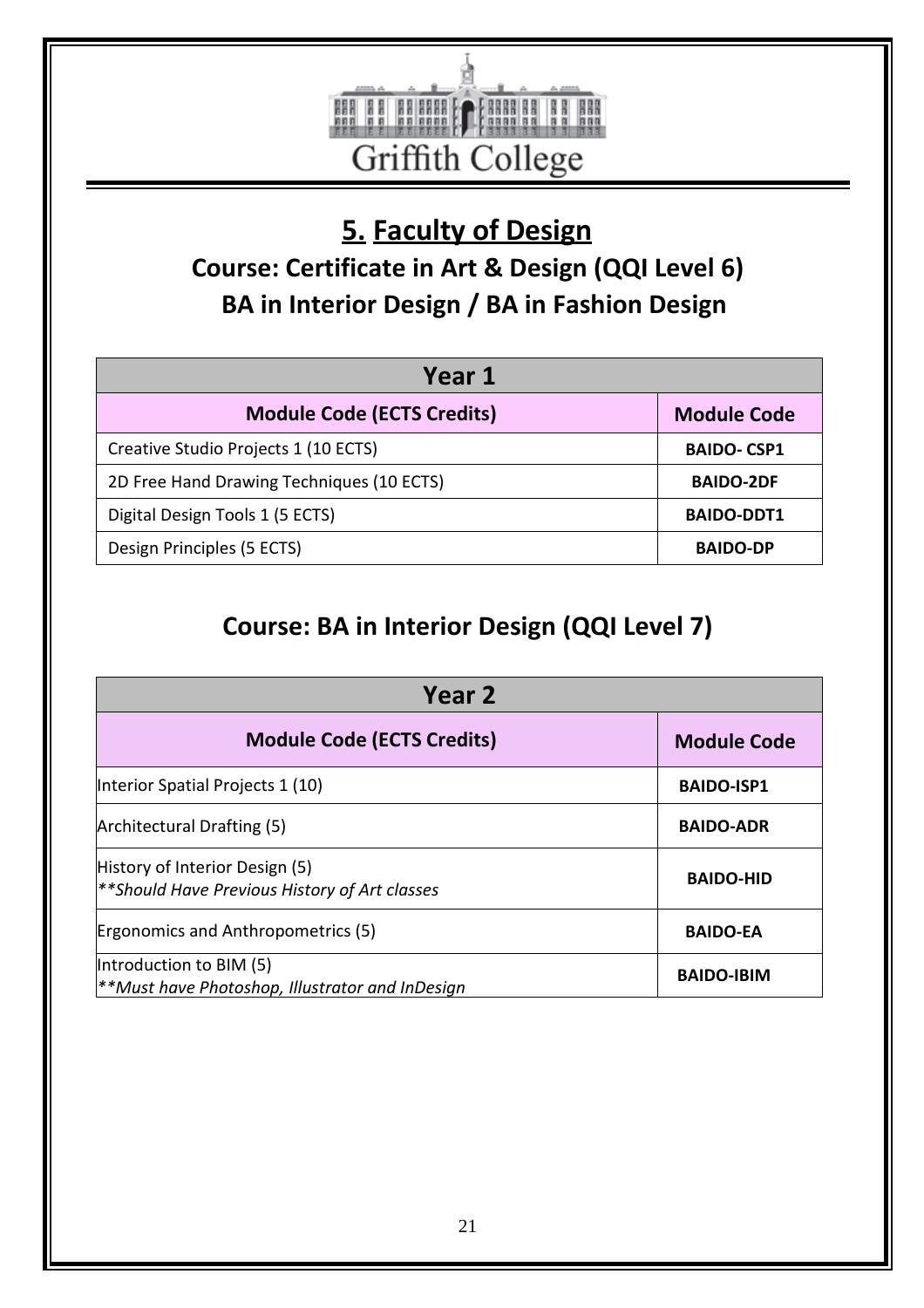

## **Course: BA (Hons) in Fashion Design (QQI Level 8)**

| Year 1                             |                    |
|------------------------------------|--------------------|
| <b>Module Code (ECTS Credits)</b>  | <b>Module Code</b> |
| Design Graphics 1 (5)              | <b>BAFDH-DG1</b>   |
| The Business of Fashion 1 (5)      | <b>BAFDH-BOF</b>   |
| Contextual Studies for Fashion (5) | <b>BAFDH-CSF</b>   |
| Year <sub>2</sub>                  |                    |
| <b>Module Code (ECTS Credits)</b>  | <b>Module Code</b> |
| Design Futures (5)                 | <b>BAFDH-DF</b>    |
| Brand and Marketing (5)            | <b>BAFDH-BM</b>    |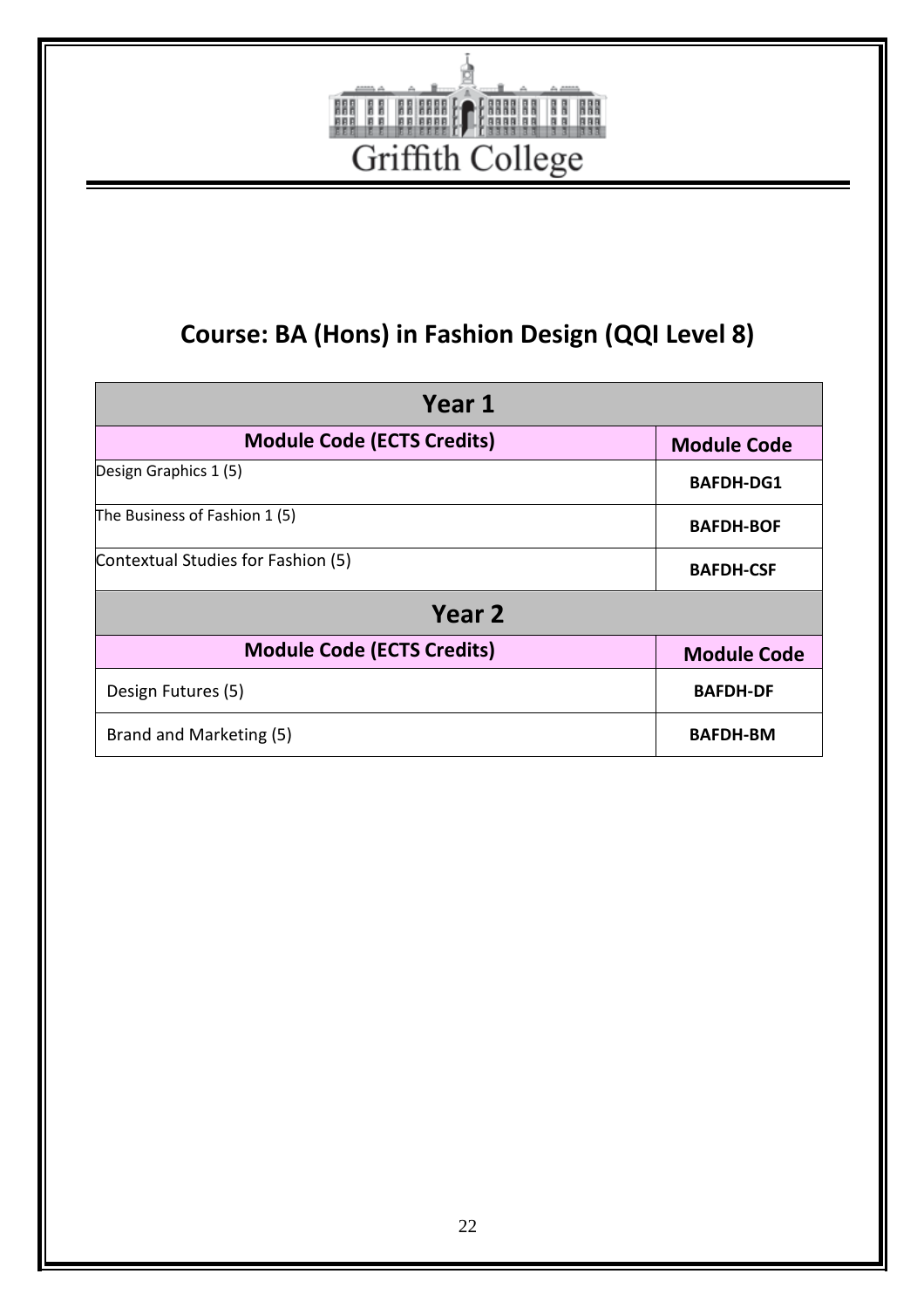

## **6. Graduate Business School**

#### **Course: MSc in International Business**

| <b>Module Title (ECTS Credits)</b>      | <b>Module Code</b> |
|-----------------------------------------|--------------------|
| Managerial Finance (5)                  | <b>MSCIB-MF</b>    |
| International Strategy (5)              | <b>MSCIB-IS</b>    |
| Strategic Human Resource Management (5) | <b>MSCIB-SHR</b>   |
| Global Marketing (5)                    | <b>MSCIB-GM</b>    |
| Managerial Economics (5)                | <b>MSCIB-ME</b>    |
| Leadership & Management Development (5) | <b>MSCIB-LMD</b>   |

**Entry Criteria:** Applicants must normally hold an approved honours degree in business related discipline or equivalent qualifications from an approved tertiary or professional institution

#### **Course: MSc in International Business – Global Brand Management**

| Module Title (ECTS Credits)            | <b>Module Code</b> |
|----------------------------------------|--------------------|
| Global Marketing Metrics & Mindset (5) | <b>MSCIB-GMM</b>   |

**Entry Criteria:** Applicants must normally hold an approved honours degree in business or marketing related discipline or equivalent qualifications from an approved tertiary or professional institution

#### **Course: MSc in Accounting & Finance Management**

| <b>Module Title (ECTS Credits)</b> | <b>Module Code</b> |
|------------------------------------|--------------------|
| Advanced Audit and Assurance (10)  | <b>MSCAF-AAA</b>   |
| Law and Corporate Governance (5)   | <b>MSCAF-LCG</b>   |

**Entry Criteria:** Applicants must normally hold an approved honours degree in accounting or equivalent qualifications from an approved tertiary or professional institution